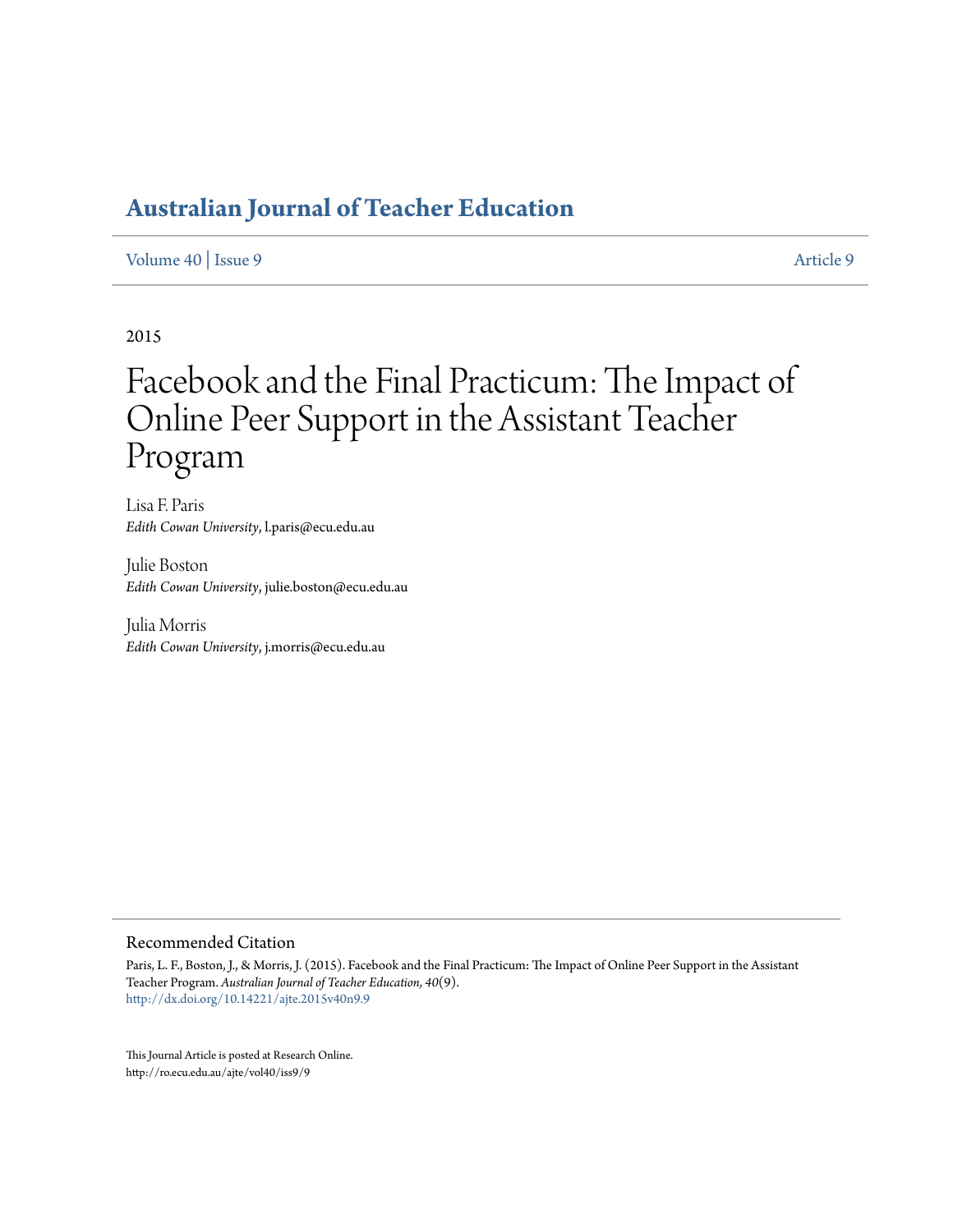### **Facebook© and the Final Practicum: The Impact of Online Peer Support in the Assistant Teacher Program**

Lisa Paris Julie Boston Julia Morris Edith Cowan University

*Abstract: Australian pre-service teachers (PST) frequently report feeling isolated and vulnerable during the high stakes Assistant Teacher Program (ATP) final practicum. Mentoring and online learning communities have been shown to offer effective support during periods in which pre-service and beginning teachers feel challenged. As social media progressively infiltrates all aspects of contemporary life, individuals and organisations are opting to use technology in highly adaptive ways; as a result, they have to navigate both the positive aspects and pitfalls of the medium. In this paper we examine whether university Facebook© support groups, coupled with professional standards training and moderator involvement by university staff, enhanced ATP outcomes for preservice teachers in art and science.*

#### **Introduction**

In this paper we present the findings of a 2014 inquiry into the use of Facebook<sup> $\odot$ </sup> by peer-based online learning communities during the final Assistant Teacher Program (ATP) practicum for the Bachelor of Education (secondary) students at a Western Australian university. The rationale for establishing the online learning communities within the Facebook<sup>©</sup> platform specifically was that the participants were already actively using Facebook<sup>©</sup> to communicate with university peers/others during their initial teacher education program. The two Facebook© ATP online learning communities (1 art; 1 science) operated both before and during the period of the final practicum and were intended to counter the impact of isolation, vulnerability and anxiety (maladies frequently reported in the literature for students on practicum) by facilitating professional online discourse/support in 'real time'.

We begin by presenting an overview of the changing communication landscape in which PSTs and other members of the university find themselves. Next we identify the wellknown challenges that afflict PSTs during their high stakes ATP practicum and consider the ways in which the Facebook<sup>©</sup> platform might be used to deliver support. We then describe the pitfalls of using social media in an ill-considered/unprofessional manner, and indicate the potential for Facebook© groups to be used in a positive capacity. Next we describe arrangements and results of our pilot study of  $\vec{Facebook}$ <sup>©</sup> online learning communities for PSTs in art and science in the ATP in 2014. Finally, we propose an expansion of the Facebook<sup>©</sup> ATP online learning communities trial to other subjects to investigate whether the positive outcomes art/science participants experienced in this pilot study might be transferable to other disciplines.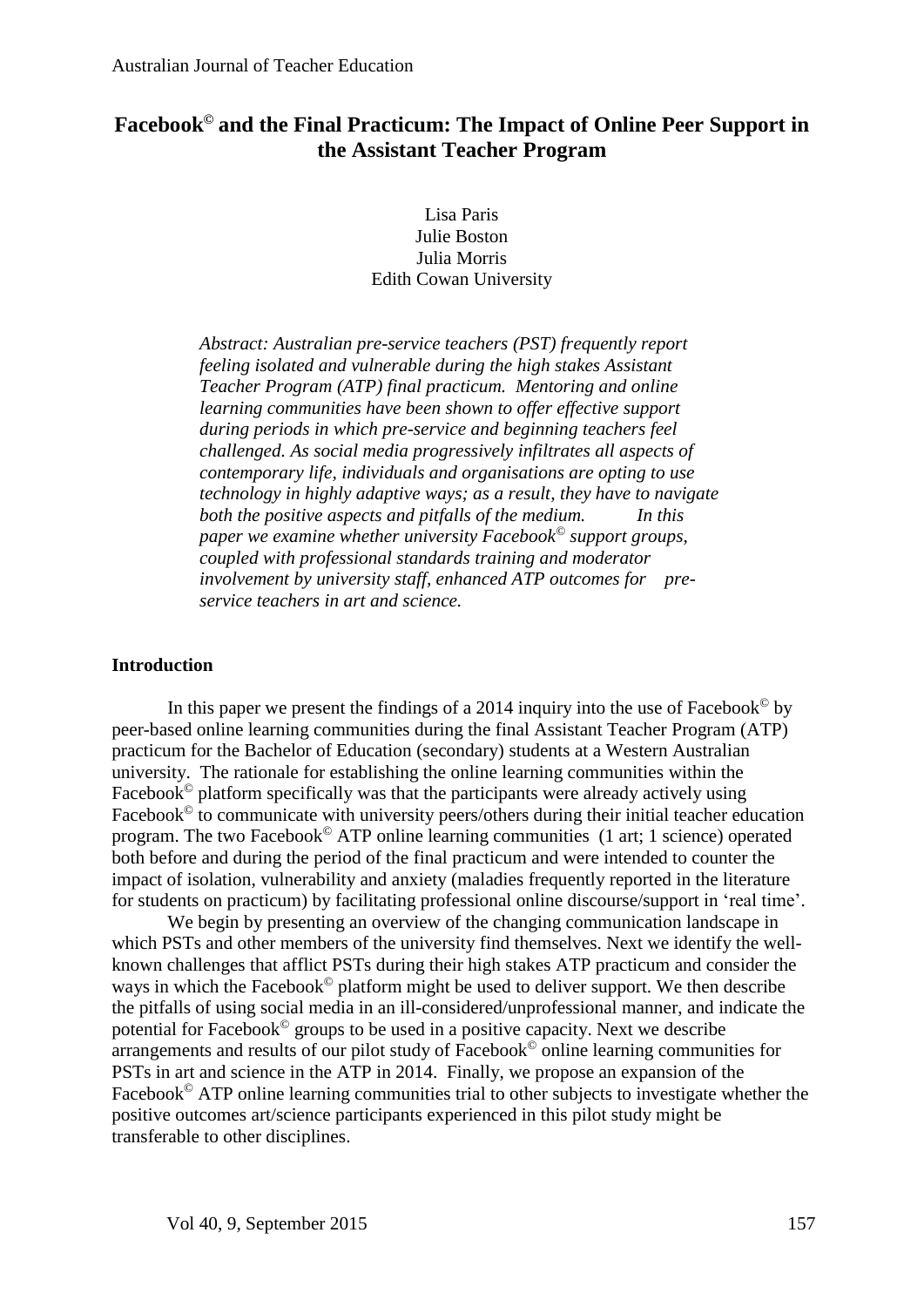#### **A Changing Western Australian Communication Landscape**

Western Australian universities increasingly employ social media, including Facebook<sup> $\odot$ </sup>, to advertise their teacher education courses to prospective students (Barnes & Jacobsen, 2012). Universities' use of social media reflects a changing communication landscape, in which Facebook<sup> $\odot$ </sup> is now a commonly used social media platform for many Australians. The authors of this paper all work in initial teacher education at the same Western Australian university and over time we have observed an increase in the number of students and colleagues who report having a Facebook© page, which they use informally to connect with peers. This propensity to use Facebook© was noticeable in the case of PSTs during their practicum placements in schools, which gave rise to discussions between the authors about the affordances and pitfalls of Facebook© as a component of professional life. Notwithstanding universities' use of the medium to promote courses to future students, and seemingly to position their institution as progressive and technology-focussed, the universities in Western Australia have not formulated professional standards for behaviour within the online environment (although tentative policy documents have now been developed); accordingly, student (and staff) participation in social media settings occurred on an ad hoc basis.

In early October 2013 Facebook<sup>®</sup> announced that all privacy settings for users aged 13-17 would be 'opened' as a default setting, thus relaxing its strict policy of quarantining children from interaction with adults (Kalyani, 2013). The new policy setting effectively placed all Facebook© communication in the public domain, consequently allowing adults and children to interact freely in this social media setting. The 2013 change to Facebook© privacy settings magnified adult users' exposure to risk regarding materials appearing on their Facebook<sup> $\circ$ </sup> page. In light of these factors (Facebook $\circ$ 's change of policy, the university's own 'participation-endorsement', and the risk exposure of PSTs in the absence of formal training in standards), we perceived there was a need to investigate student-user patterns in the Facebook© platform and implement professional standards training. We were convinced that early intervention would better prepare PSTs for their transition to the profession and life beyond university. Moreover, we presumed that our involvement as active research participants (staff moderators) in the online learning communities would allow us to provide 'real time' support to our students individually and the groups generally at critical points in the ATP.

Our literature review encompasses past studies that have looked at practicum challenges confronting PSTs, professional standards for teachers, mentoring strategies for beginning/PSTs, and the emerging role of social media/ Facebook© as a communication channel within professional life. The review of literature provides a context for our contention that, with appropriate preparation, Facebook<sup> $\circ$ </sup> could make a positive contribution to PST training, practicum outcomes and transition experience.

#### **Challenges Encountered by Pre-service and Beginning Teachers**

Researchers have identified several challenges encountered by PSTs during the ATP, such as: difficulties in effectively communicating their needs, variable relationships with their mentor teachers, isolation/disconnection from university and peer support network, confusion about how to respond to challenging/unexpected student behaviour in the practicum setting, reluctance to ask for help for fear of being perceived as incompetent or inadequate, lack of timely advice/guidance from their mentor in response to practicum difficulties, and a lack of time to process, understand and appropriately respond to professional challenges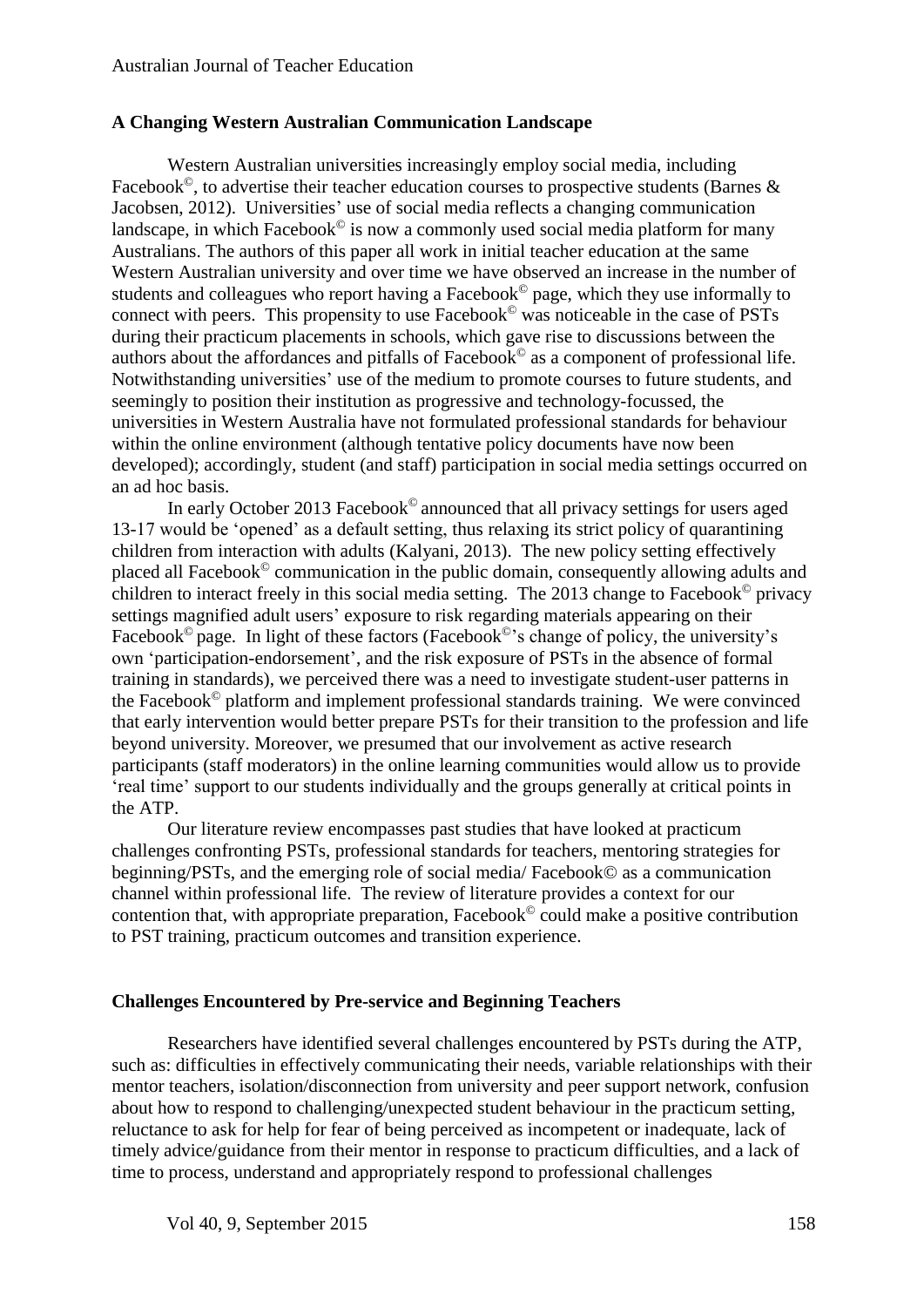(McLoughlin & Lee, 2010; Patrick, 2013; Richardson & Knight, 2011; Stenberg, 2007). George (2007) found that many PSTs felt their mentor teacher did not give them enough help to acquire fundamental classroom-management skills. He continued that PSTs may miss opportunities for meaningful learning if they have difficulty negotiating the power relationship between their mentor and themselves. Patrick (2013) noted "mentors' stories, while caring and supportive, tended to position the mentoring as a one-way teaching process that barely acknowledged the power relationship or collegial ways of working with preservice teachers" (p. 208). The power differential may make some PSTs reluctant to be open with their mentor and ask for help when they most need it. Accordingly, conversations with peers or other critical friends that feel 'safe' are invaluable.

For some PSTs these experiences may sharply contrast with their supportive learning environments when at university, creating discomfort and confusion in the practicum setting. These experiences may negatively impact practicum outcomes or even cause some students to leave/fail their placements altogether (McLoughlin & Lee, 2010; Patrick, 2013; Richardson & Knight, 2011). Certainly, there are high attrition rates for PSTs and beginning teachers, both in Australia and internationally, often reaching 45% within the first 5 years (Fetherston & Lummis, 2009; Trinidad, Broadley, Emmy, Boyd, Lock, Byrne … Ledger, 2012). Researchers have attributed the attrition to the lack of support and few opportunities for ongoing professional development (Duncan-Howell, 2010; Fetherston & Lummis, 2009). Online learning communities have been found to reduce attrition rates when used as part of a well-designed induction to teaching program (George, 2007). These findings echo those of McDonald (2012) in her work with communities of practice in higher education. Accordingly, we hypothesised that the establishment of online learning communities during the final phase of university training could offer support to PSTs during the ATP and may continue to exert a positive influence across the early years of their teaching.

#### **Online Learning Communities and their Benefits for Pre-service and Beginning Teachers**

Gray and Smyth (2012) found that online learning communities offered benefits for pre-service and beginning teachers, including greater flexibility to engage in communication with peers and mentors at times that were convenient. As information/comments posted to online learning communities generally remain visible to members for an indefinite period, participants can engage in the online learning community conversation when their study or work schedules allow (Duncan-Howell, 2010; Gray & Smyth, 2012; McDonald, 2012). New technologies, such as those employed in Facebook©, create possibilities for 'real time' posting of information/comments or requesting assistance via mobile phone app technology. As soon as a request/comment is posted to the online learning community, other members may receive an SMS to their mobile phone alerting them to it. Respondents can then reply from their phone or log in via computer and respond later when time/teaching allows. There are obvious efficiencies associated with real time technology for student groups needing intensive support in off-campus educational settings such as the practicum/ATP, compared with on-campus equivalents (such as Blackboard discussion sites), which are asynchronous and often unmonitored for extensive periods. We take the position that the emergence of new technology-based groups (such as Facebook©) allows PSTs a greater sense of support and belonging through timely encouragement, advice, solutions to problems, and professional conversations. Conversely, however, the immediacy of the medium also places comments that fall below professional standards (personal venting, negative criticism of schools or mentors, disparaging comments about students etc.) in the public domain in real time too.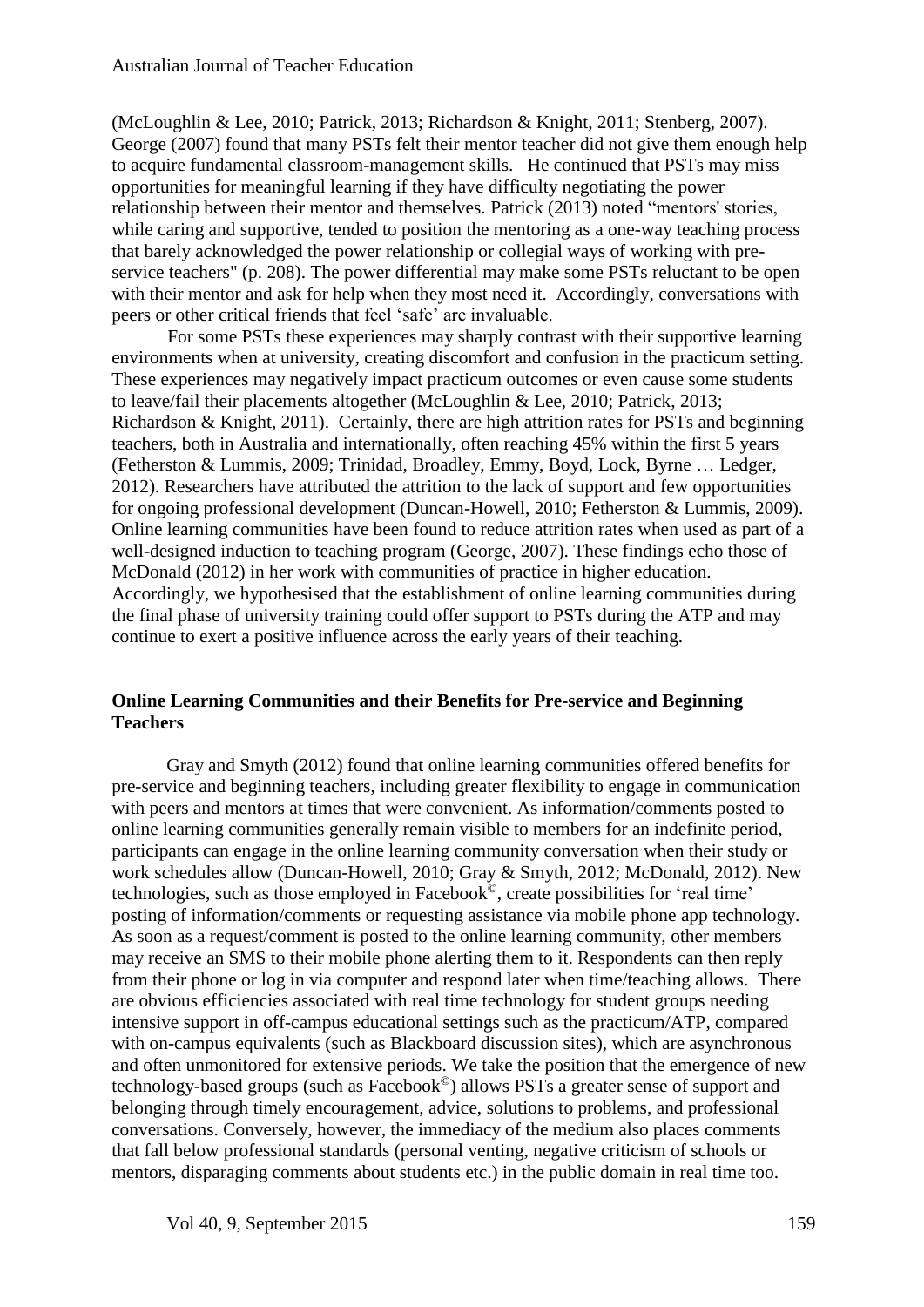Recently reported consequences (dismissal from employment, litigation for defamation etc.) arising from poor quality posts uploaded in haste to  $Facebook<sup>®</sup>$  by people in all walks of life underscore the importance for all participants to understand the public and enduring nature of the medium. Accordingly, education about quality discourse conventions becomes a pressing matter for pre-service training providers.

In Western Australia (WA), government and non-government schools are increasingly engaged in debates about professional standards for staff participating in the social media. These discussions are in response to past high-profile litigation in Australian and international settings in respect of social media behaviours; and also as a pre-emptive 'duty of care' response for their educational communities for the future. For WA government schools, staff responsibilities in relation to teaching-student interaction are described in various policy documents, such as the Staff Conduct Policy, Child Protection Policy, Student Online Policy, and Public Sector Policy. In 2010 the Department of Education in WA (DoE) released *Social media in schools: Guidelines for school staff using social media and other technologies.* Although not an official policy, this document clarifies social media boundaries and outlines the potential risks associated with new communication technologies. The document offers examples of legitimate and non-legitimate uses of online communication technologies, clearly identifying that staff use of online communication must have a valid teaching and learning purpose. According to the guidelines, legitimate uses include: emails to parents re student progress, and creating applications such as blogs and web pages for a teaching program. Non-legitimate examples include: entering chat rooms with students, exchanging personal phone numbers, corresponding using personal email addresses, and taking photos/videos of students without parental consent. The prevalence of such behaviours in Facebook<sup> $\circ$ </sup> illustrates the potential for inadvertent (or intentional) misuse of Facebook $\circ$  in the school setting.

#### **Critical Reflection and Quality Discourse**

The intention of practicum experiences in teacher education is to provide PSTs with an opportunity to observe and learn from an experienced mentor in an authentic classroom setting. PSTs will themselves teach and reflect on their experience through direct discussion with the mentor and other critical friends (including peers). The process of reflection when undertaken in a supportive manner includes analysis, identification of strengths and weaknesses, and forward planning for improvement (Barton & Ryan, 2014). McLoughlin and Lee (2010) noted interactions between PST peers were very different from the interactions that occurred between PSTs and mentor teachers. In an online learning community, PSTs have an opportunity to learn from their peers and enhance their own teaching practice (Duncan-Howell, 2010; George, 2007). Online learning communities can be used by PSTs for professional discussion, and to establish a sense of belonging and camaraderie between peers (King, 2011; Lee & McLoughlin, 2010). In effective learning communities PSTs can access emotional support at crucial times, such as when challenging situations occur on ATP, and when achievements are celebrated (Duncan-Howell, 2010; Herrington, Herrington, Omari, & Oliver, 2001; Lee & McLoughlin, 2010; Tseng & Kuo, 2010). Accessing support helps PSTs to develop critical reflection skills, which in turn support success in the practicum.

PSTs need to begin to develop critical reflection of their own practice, which is one of the professional teaching competencies mandated in the Australian Institute of Teaching and School Leadership (AITSL) regulatory framework (2011). Patrick (2013) asserted "it was clear from pre-service teacher discussions that conversations with peers about teaching and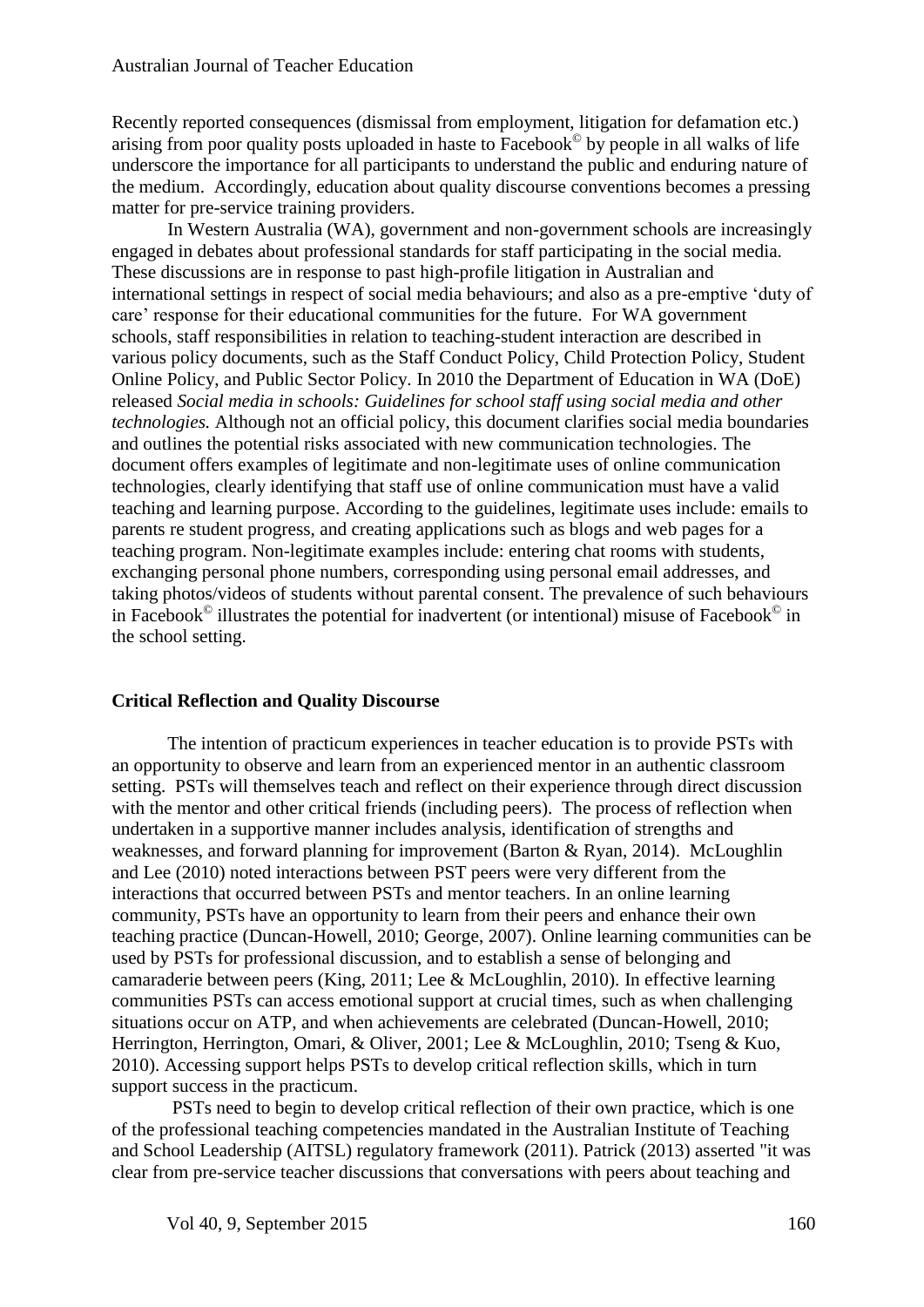learning were considered invaluable" (p. 222). Therefore, conversations with peers can assist PSTs to reflect on their experiences (Holmes, 2013; Lee & McLoughlin, 2010; Mansvelder-Longayroux, Beijaard, & Verloop, 2007; Scott et al., 2011). Holdan & Hansen (2009) noted the potential for online technologies to enhance PSTs critical reflection and decision making. They observed the user can choose to respond immediately or wait before they respond to online posts; it is the style and timing of the 'responding' that enables them to display critical reflective practice in both process and content. Online learning communities established during their initial teacher education may foster PSTs confidence in their use of emerging technologies for professional dialogue over an extended period of time; as a result there may be continuing benefits after course completion and into the early years of teaching (Gray & Smyth, 2012).

Notwithstanding the obvious potential for professional support afforded by online learning communities, there is increasing evidence of negative impacts arising from poor quality discourse in the online setting. The (2011) AITSL Professional Standards for Teachers is a statement of teacher quality mapped over a teaching career. While publicly defining the professional competencies of teachers, these teaching standards also represent an opportunity to inform the professional development of PSTs in respect of quality discourse conventions. The AITSL Standards also serve as a useful self-reflective tool before, during, and after practicum placements, enabling PSTs to identify developmental gaps. Teachers in Australia commence their professional life with a provisional registration, which they need to convert to full registration after three years. One of the domains in the AITSL Standards is professional engagement (AITSL, 2011). Professional engagement encompasses two standards: engage in professional learning (Standard 6), and engage professionally with colleagues, parents/carers and the community (Standard 7) (AITSL, 2011). To meet these standards, teachers need to engage critically with their own practice, and communicate with colleagues, parents/carers and the community to improve student learning (AITSL, 2011). It is through professional learning communities (online or otherwise), that pre-service and beginning teachers can engage in critical and reflective practice and interact professionally with their peers (Holdan & Hansen, 2009; Tseng & Kuo, 2010). Online professional discourse (e.g. via Facebook© groups established for the explicit purpose of connecting teachers in a particular discipline) may contribute to collegial discussion and offer a support network to assist in navigating the daily challenges of the profession.

#### **Background to the research**

Our research into Facebook<sup> $\odot$ </sup> ATP online learning communities had its origins in reciprocal mentoring trials and research jointly undertaken between our university and the Art Education Association WA (art teachers' professional association) between 2007 and 2010 (Paris 2010). In each year since 2007 approximately 20 PSTs from the Graduate Diploma Education cohort at our university have been placed as 'Artists in Residence' (AiR) in WA schools during their final semester of pre-service training. These Graduate Diploma students had acquired high end discipline skills/industry experience prior to their entry to teacher education and accordingly they were deemed to be very valuable to schools who did not have an art specialist on staff (particularly primary schools). The AiR program was intended to be of mutual benefit to the artists and schools/staff/students. For the AiR it established a 'transition bridge' between university and the profession; for placement hosts and students in schools it offered access to a gifted artist with specialist skills for a significant art project. In recent years Facebook© has been increasingly employed as a means of maintaining contact between the AiR and the placement hosts both during and after the AiR residencies. The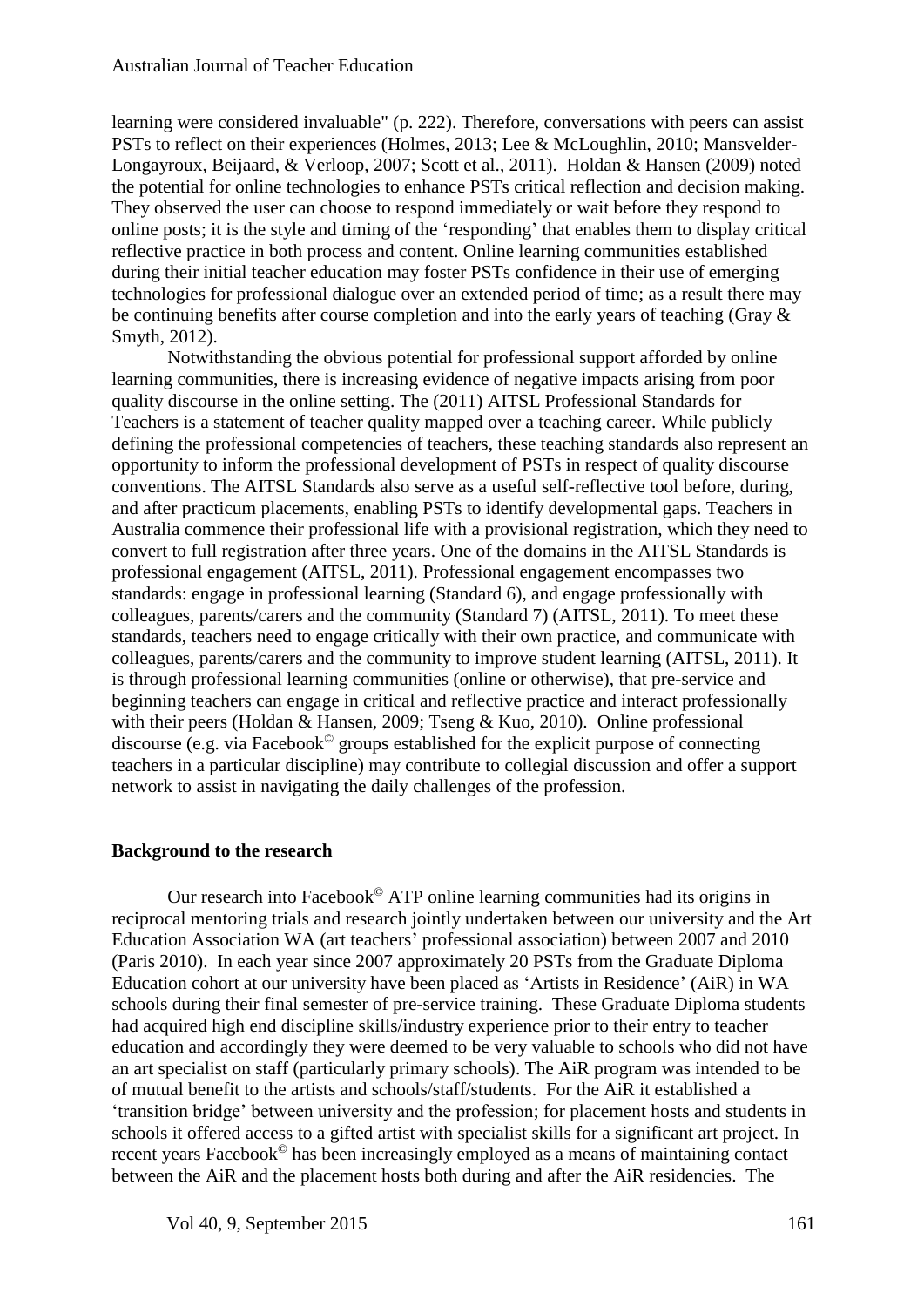concept of using Facebook $^{\circ}$  as a mentoring tool and communication vehicle for professional contexts emanated from this informal experience. Informal trials of Facebook© online learning communities had been conducted for final year pre-service art teachers during the ATP in 2011, 2012 and 2013. In 2012 and 2013 School of Education art staff also participated in the online learning community groups and assumed the informal role of moderators. The positive anecdotal feedback provided by pre-service art teachers and moderators prompted the current 2014 inquiry.

The 2014 research encompassed three intersecting contexts in contemporary teacher education: the final high stakes practicum in Perth secondary schools, the discipline-cluster peer-based online learning communities (art and science), and the Facebook© platform. A professional standards training seminar was provided for our pre-service and moderator participants prior to the ATP and activation of the Facebook<sup> $\circ$ </sup> groups. The seminar (intervention) was delivered as part of the ATP preparation unit and focused on the implications of social media/ Facebook© behaviours for professional life, protocols for use of social media/ Facebook<sup>©</sup> within the ATP practicum, employer trends in using social media/ Facebook<sup>©</sup> in staff screening and selection, processes for terminating past Facebook<sup>©</sup> profiles and establishing new appropriate versions, and principles for crafting enduring professional online identities that are authentic, deliberate, distinctive and professionally appropriate. Attendees at the seminar were issued with a certificate of participation to add to their employment CV and professional development training log. As a result of positive feedback the seminar is now an ongoing part of our university ATP preparation for all Bachelor of Education 4<sup>th</sup> year students and their Graduate Diploma Education counterparts.

#### **Methods**

**.**

In this inquiry a mixed methods approach was adopted in order to *quantify* social media usage patterns of participants before and after the intervention (seminar and online learning communities), as well as to measure the impact of the intervention on the PSTs' ATP experience. The *qualitative* data collected through online interactions (posts and file sharing) within the Facebook $\mathcal O$  online learning communities captured examples of the emotional support and connectedness experienced within the groups. The project occurred in five phases (see Figure 1, below), with two groups of PSTs within the Bachelor of Education (secondary) course: science and art participants. These participants were in the final year of their course, and were selected from a convenience sample; two of the researchers were Academic Coordinators within these subject areas. The researchers obtained ethics clearance from the University's Human Research Ethics Committee prior to the commencement of the inquiry.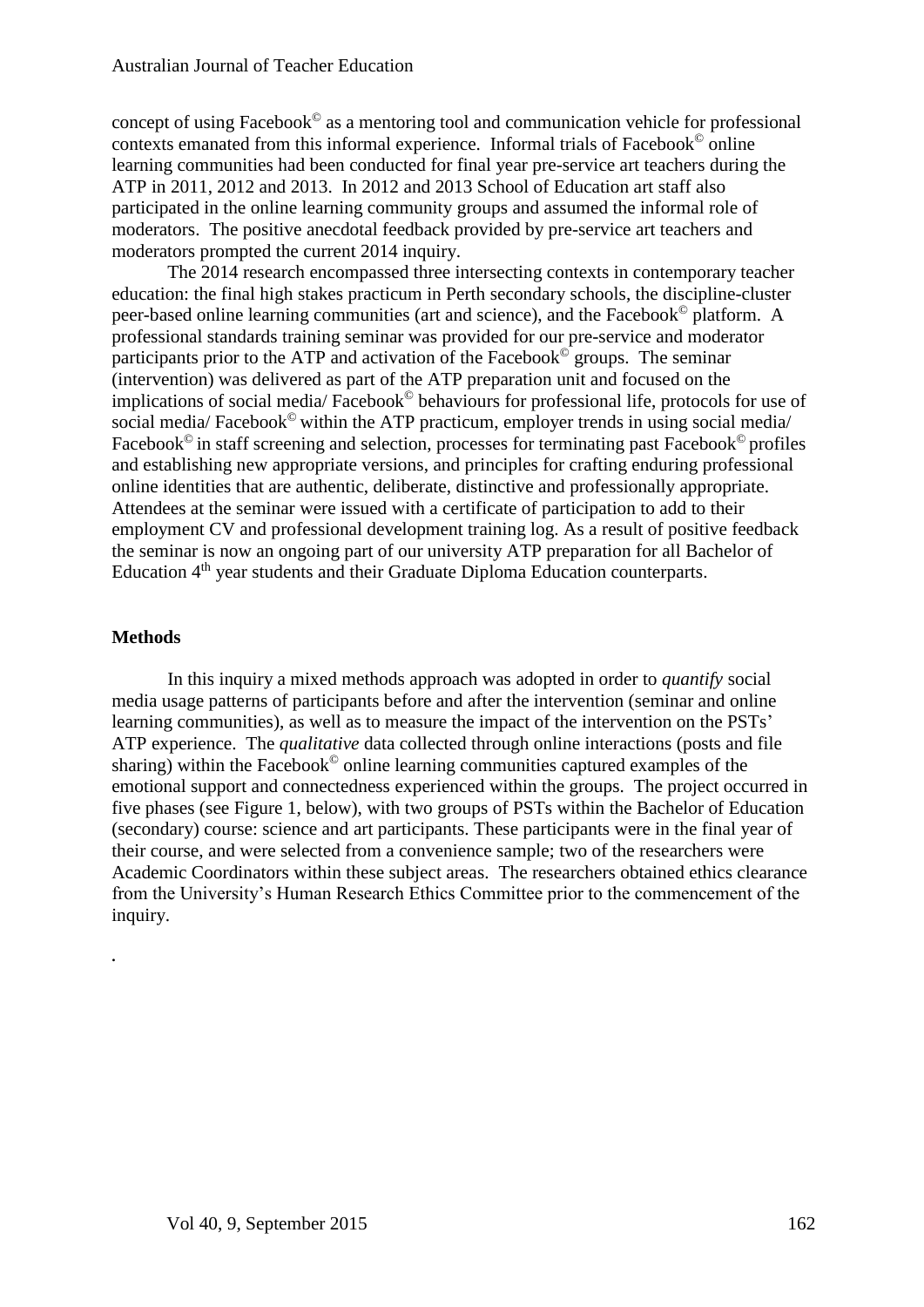

**Figure 1: Five phases of the research conducted into Facebook© online learning communities during the ATP**

The researchers oversaw the organisation, design and delivery of the professional learning seminar (phase one of the intervention) and the moderation of the online learning communities (phase two). The coding and analysis of the findings were also influenced by the researchers' experience and perceptions arising from their moderation role in managing the groups during the ATP. Initially, the researchers adapted and used an online connectedness instrument (Bolliger & Inan, 2012) to measure participants' participation in the online learning communities. Three of the four original scales were reliable in this study, returning Cronbach's alpha greater than >.7 (Cohen, Manion, & Morrison, 2011). The remaining scale – comfort – is not reported in this paper due to its unreliability. After clearance was obtained from the university's Human Research and Ethics Committee, the researchers administered a pre-intervention questionnaire to both the science and art PSTs. The pre-intervention questionnaire measured the PSTs' existing use of social media/ Facebook<sup>o</sup>, and their awareness of social media protocols prior to the professional standards training seminar previously described.

The intervention included two phases: firstly, participation in the professional standards training seminar, and secondly, participation in the Facebook© online learning communities. The Facebook© online learning communities were organised as closed membership groups through the Facebook<sup>®</sup> application, which were set up by the PSTs in each subject area (one group for science and one for art), affording ownership of the groups to the respective participants. The three researchers, who acted as moderators, were then invited to join both groups by one of the PSTs within the group. The art PSTs already had an existing closed membership group, so the researchers were added to this group in March, approximately two months prior to the beginning of the ATP practicum May-June. The science group was created specifically for the research. Because two of the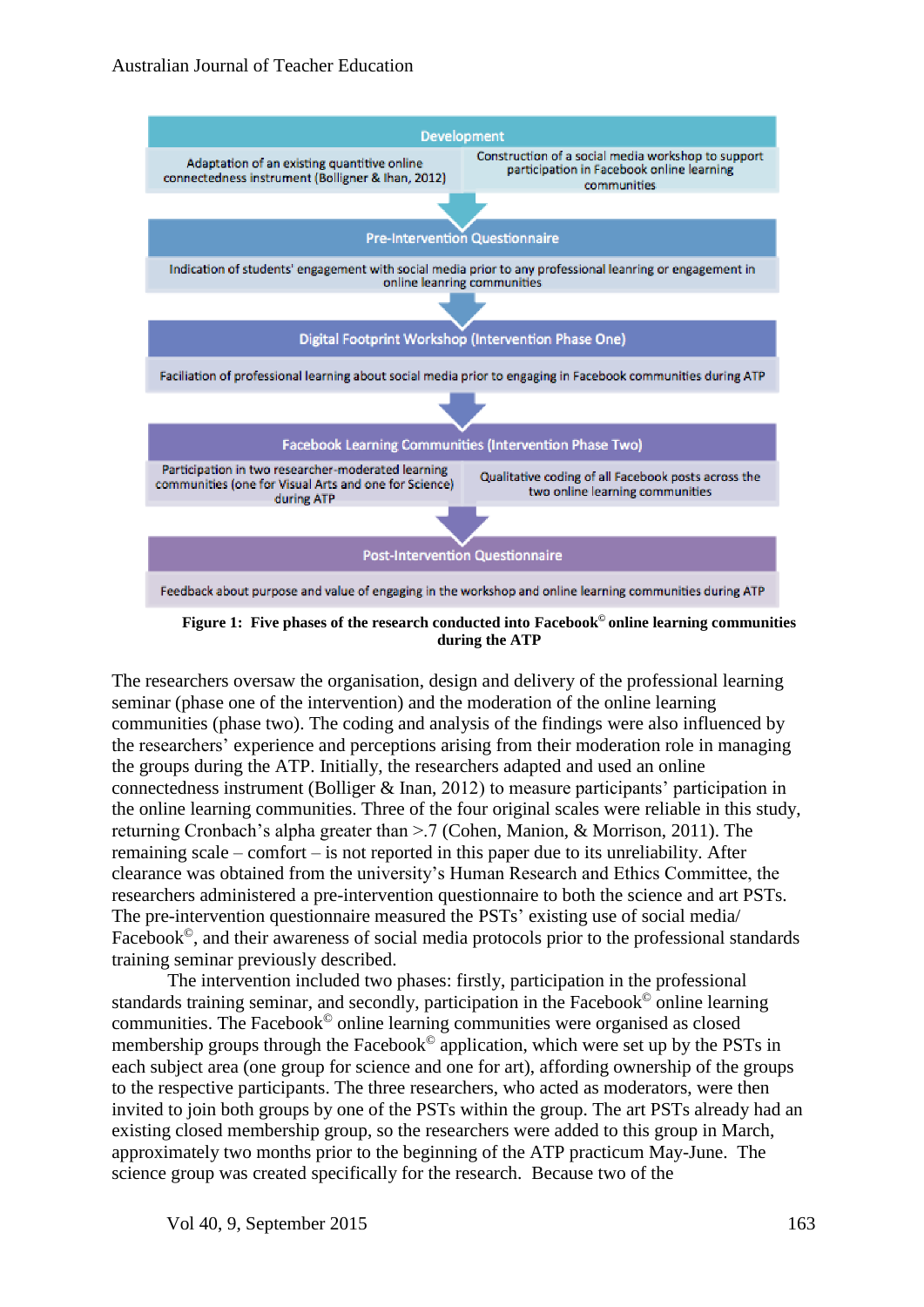researchers/moderators were Academic Coordinators within science and art, they periodically made posts to the group in their capacity as Coordinators; for example, advising PSTs about assessment marks release or practicum insurance queries. The PSTs' posts from March to June were downloaded for both Facebook© learning communities. The downloaded material was then coded to determine the significant themes emerging from the PSTs' and moderators' interactions. At the conclusion of the intervention, a second questionnaire was administered to the science and art PSTs to evaluate the connectedness provided by their participation in the online learning community. Additionally, the questionnaire evaluated the impact of the professional standards training seminar in highlighting the importance of professional discourse both within the Facebook© groups and in the online environment generally.

#### **Sample**

The intervention program was conducted with all of the ATP B Ed participants from two discipline groups, science  $(n = 7)$  and art  $(n = 9)$ . It is not unusual for small cohorts to occur in secondary specialisation and this combined group of 16 participants reflects this reality. All, except for one science student, participated in a pre-intervention questionnaire to determine their prior experiences using social media, and more specifically, using Facebook©. In this questionnaire, demographic information was collected from the participants, revealing that all the participants were Australian citizens, and none identified as Aboriginal or Torres Strait Islander. Both groups included predominantly females (two males in science and one in art), aged between 17 and 25 years.

#### **Pre-intervention Questionnaire**

Prior to the professional standards training seminar, a pre-intervention questionnaire was administered to determine the participants' social media use and awareness prior to the ATP. Table 1 lists the social media platforms and the frequency of use by participants prior to this research. All participants used Facebook©; however, the art participants generally used more social media platforms than science participants. Two art participants engaged with social media beyond the choices offered, listing Tumbler and Soundcloud as other platforms they used.

|                        | Science | Art   |
|------------------------|---------|-------|
| Facebook <sup>®</sup>  | 100.0   | 100.0 |
| Instagram <sup>©</sup> | 16.7    | 66.7  |
| LinkedIn <sup>©</sup>  | 0.0     | 11.1  |
| Pintrest <sup>©</sup>  | 33.3    | 66.7  |
| Twitter <sup>©</sup>   | 16.7    | 33.3  |

**Table 1: Percentage of participants engaging in social media platforms.**

Since Facebook $^{\circ}$  was used as the platform for the ATP online learning communities, the participants indicated that their main purposes for engaging in Facebook© use prior to the intervention were to contact friends and family, and to share photographs. Over 80% of each group also added posts to Facebook© walls and engaged in private conversations through Facebook<sup> $\odot$ </sup> messenger. It is important to note that the art participants had a pre-existing closed group for collegial discussion, which may have contributed to their higher usage of Facebook<sup>©</sup> for professional conversations. Both groups predominantly used Facebook<sup>©</sup> for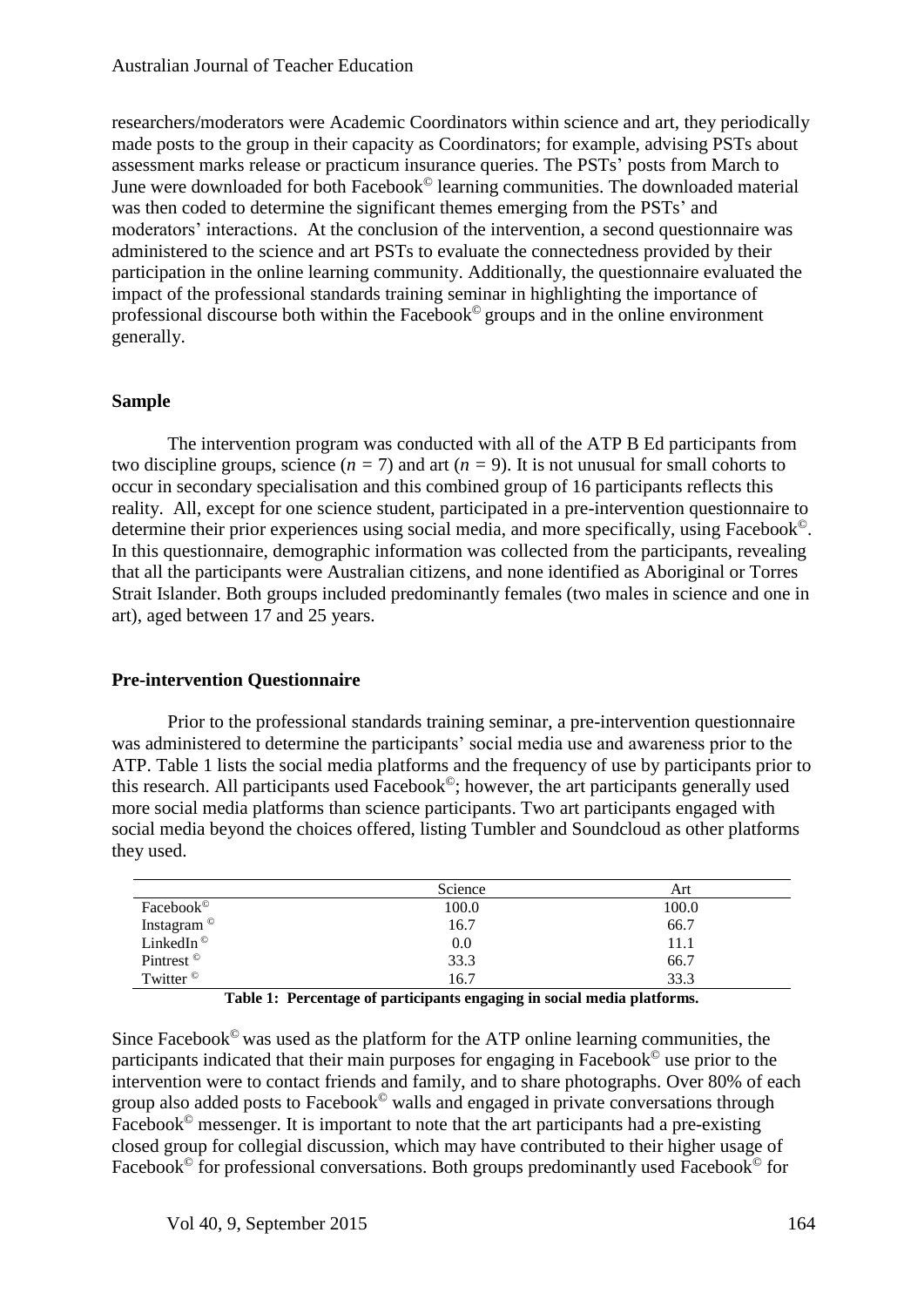contacting current family and friends, and for sharing photographs. A higher percentage of science participants used Facebook<sup>©</sup> to look at other people's pages; whereas art participants had a significantly higher percentage of liking Facebook<sup>o</sup> pages (for example, community pages) compared to the science group. Both groups also engaged in private conversations.

Participants also rated their main use of Facebook<sup>©</sup> on a scale of one (only personal use) to five (only professional use). Science participants rated their use as predominantly personal, with a maximum ranking of two; as did art participants, with one student selecting three —indicating a balance of personal and professional use — but a mode value of two (equal to the science group). Participants were also asked directly if they used Facebook© as a tool to support their university activities, which was true for 66.7% of science participants and 77.8% of art participants. Examples of such use by art participants were using, *"uni groups (friend/colleague support), [sharing] pages relevant to teaching/education/art/world news"* to assist their study; whereas science participants did something similar, *"we made a private group for science and maths education students, which is still being used"* and also contacted other knowledgeable friends: *"I use this to contact old friends currently employed with the DoE [Department of Education] for help with relevant issues"*. Because Facebook© was chosen for its 'real time' communication potential in this research, participants indicated their login frequency prior to the intervention. It was assumed that for the groups to function in their intended capacity, participants would need to login frequently to offer timely support and assistance to each other as part of the online community intervention. Overall, the frequency of Facebook<sup> $\degree$ </sup> use was similar between groups, with a mean value of 6.0 (*SD* = 1.3) for science and a mean of 5.9 (*SD =* 1.5) for art, indicating participants logged into Facebook<sup>©</sup> once a day.

#### **Post-intervention Questionnaire**

The post-intervention findings suggest the information presented at the professional standards training seminar, and the connectedness experienced by PSTs within the ATP online learning communities, were positive outcomes of the research. However, due to the low response rate on the post-intervention questionnaire (31%), the science and art participants' responses have been combined for this section, which the researchers acknowledge had potential to skew the data.

#### **Professional Standards Training Seminar**

The training seminar focussed on creating and maintaining a professional online presence, as well as some information about social media policies in schools. After attending the seminar, 80% of participants strongly agreed they were aware of schools' social media protocols. They also recognised the potential role of social media/ Facebook© as a platform for professional engagement, with 40% agreeing to the item and 60% strongly agreeing that social media/ Facebook<sup>©</sup> was a tool for professional learning. The majority of respondents (80%) strongly agreed that they needed to be aware of professional engagement within the AITSL Standards; however, 20% of participants indicated a neutral response, which suggests they may have needed additional information on this topic. In terms of their own online presence, all of the participants felt they had become more aware of the importance of maintaining a professional online presence after attending the training seminar. All of the participants also strongly agreed with the statement: *I am aware of how my digital footprint impacts on employability*. Additionally, 40% of participants agreed that they should actively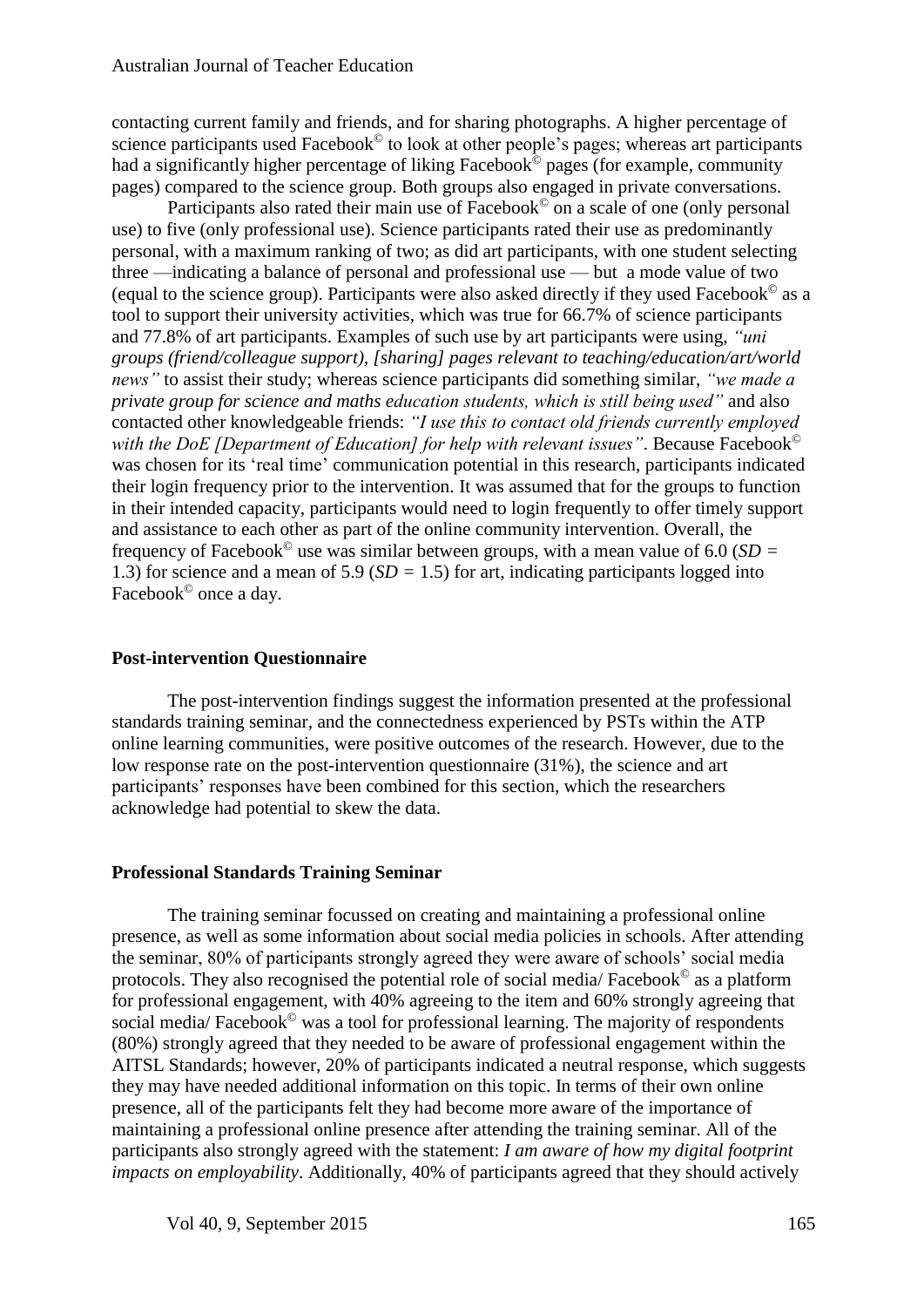take measures to ensure their online presence is professional, whereas 60% of participants strongly agreed to actively monitor their online professionalism.

#### **Connectedness within Online Learning Communities During the ATP Intervention**

Bolliger and Inan's (2012) *Online Student Connectedness Survey* was adapted to measure the affective support provided by the Facebook© online learning communities (science and art) in this research. The questionnaire comprised four scales related to connectedness: comfort, community, facilitation and interaction. Only three of the scales were reliable within this small sample: community (see Figure 2), facilitation (see Figure 3), and interaction (see Figure 4). Subsequently, only the findings for these three scales are included in this paper.



**Figure 2: Combined responses (percentage) for community scale.**

#### **Exemplar posts: PSTs**



Figure 2 shows the disparity of participants' responses to the community scale. The exemplar posts illustrate the fluid and changing nature of the community identity, from optimistic and inspirational (at the beginning of the practicum), to 'counting the days' and 'simply getting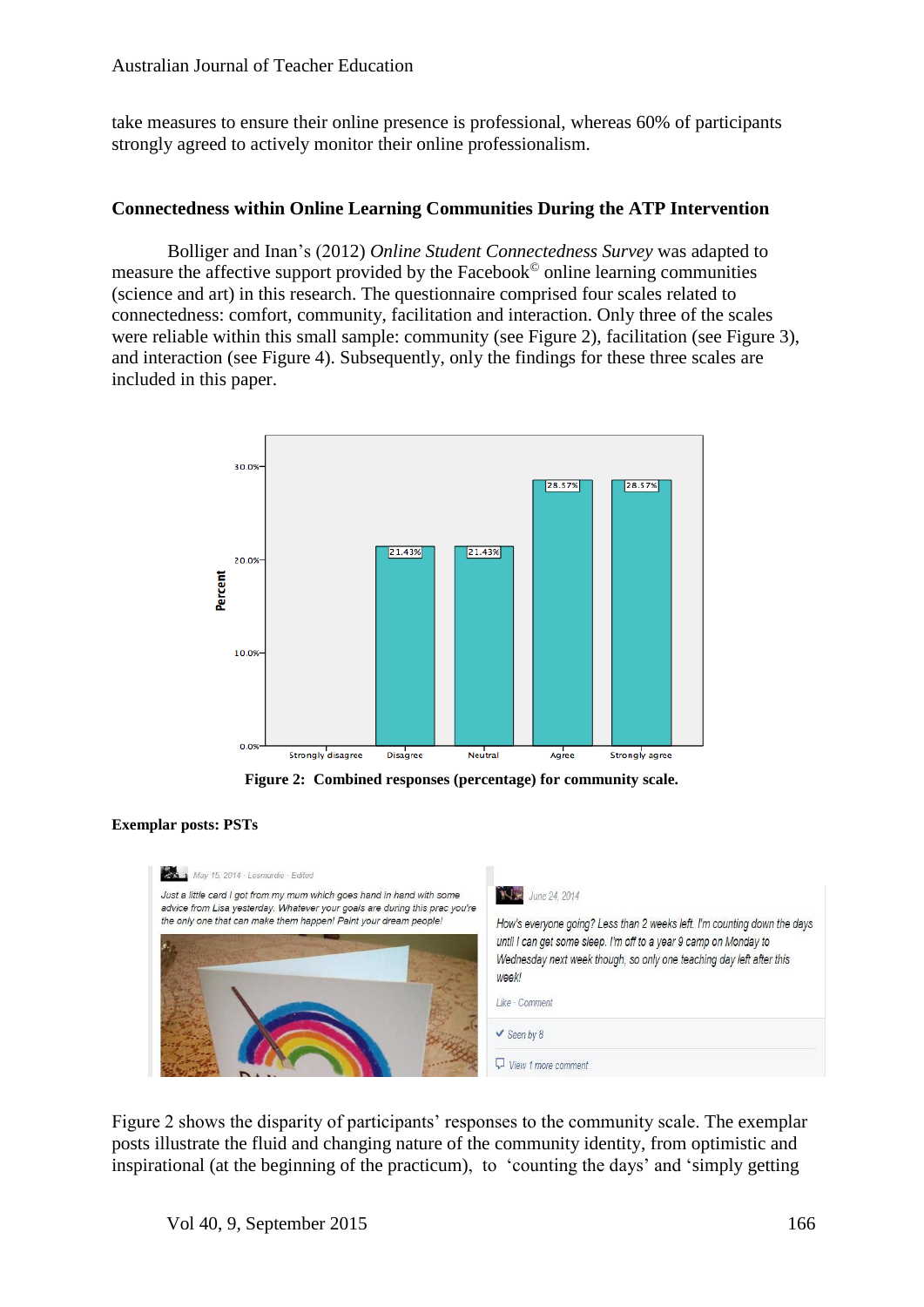through' (as the end of practicum approached). The disparity was reflected in the quantitative data. Only 57.1% of participants responded positively to the sense of community items, which was the lowest of the four connectedness scales. Community was defined as a group of people who have shared membership to a space in which everyone equally facilitates shared emotional connections and fulfils each other's learning needs (Bollinger & Inan, 2012). Some of the responses to this scale could have been negatively skewed due to the nature of this intervention: for example, one item was, *community members have learnt more about me through the experience of the online learning community*; however, these participants had completed specialist units together on-campus during their teacher education course and may have felt that the online participation did not change their pre-established relationships. The most positive response to an item within this scale was for: *I felt other community members would help me if/when I needed support*, with which 20% agreed and 80% strongly agreed. Interestingly, despite the existing relationships between the participants, 40% of participants indicated a neutral response for the item: *I felt emotionally attached to the other community members*, which suggested they might not be as closely connected as previously conjectured. Positively, 80% of the participants reported agreement to feeling like a valued member of the online community, reflecting their level of inclusivity and safety.





#### **Exemplar posts: PST**

| $\vee$ Seen by 8 | May 19, 2014 · Perth<br>Hi everyone! I am looking for ways to deal with no handing in of<br>homework there are two possibilities that i can think of at the moment is<br>that each day its not handed in it slowly costs them in marks? or they they<br>have to do an investigation task (this is what my mentor does) but i don't<br>really want to give them an investigation task as i don't want investigations<br>to get a bad rep are there any other ideas?<br>Like Comment<br>$\checkmark$ Seen by everyone | June 4, 2014 · Middle Swan<br>So my mentor is now expecting me to take 2 year 10 classes, a year 9<br>class, a year 8 class and a year 8 maths.<br>I'm struggling so hard mentally right now and running off no sleep because<br>I'm stressing every day.<br>I'm not really sure what to do, I have told her we're only expected to take<br>80% of a full time teacher but she says that because the year 10s are the<br>same then it doesn't really matter<br>Like · Comment |  |
|------------------|---------------------------------------------------------------------------------------------------------------------------------------------------------------------------------------------------------------------------------------------------------------------------------------------------------------------------------------------------------------------------------------------------------------------------------------------------------------------------------------------------------------------|-------------------------------------------------------------------------------------------------------------------------------------------------------------------------------------------------------------------------------------------------------------------------------------------------------------------------------------------------------------------------------------------------------------------------------------------------------------------------------|--|
|                  |                                                                                                                                                                                                                                                                                                                                                                                                                                                                                                                     |                                                                                                                                                                                                                                                                                                                                                                                                                                                                               |  |
|                  | View 21 more comments                                                                                                                                                                                                                                                                                                                                                                                                                                                                                               |                                                                                                                                                                                                                                                                                                                                                                                                                                                                               |  |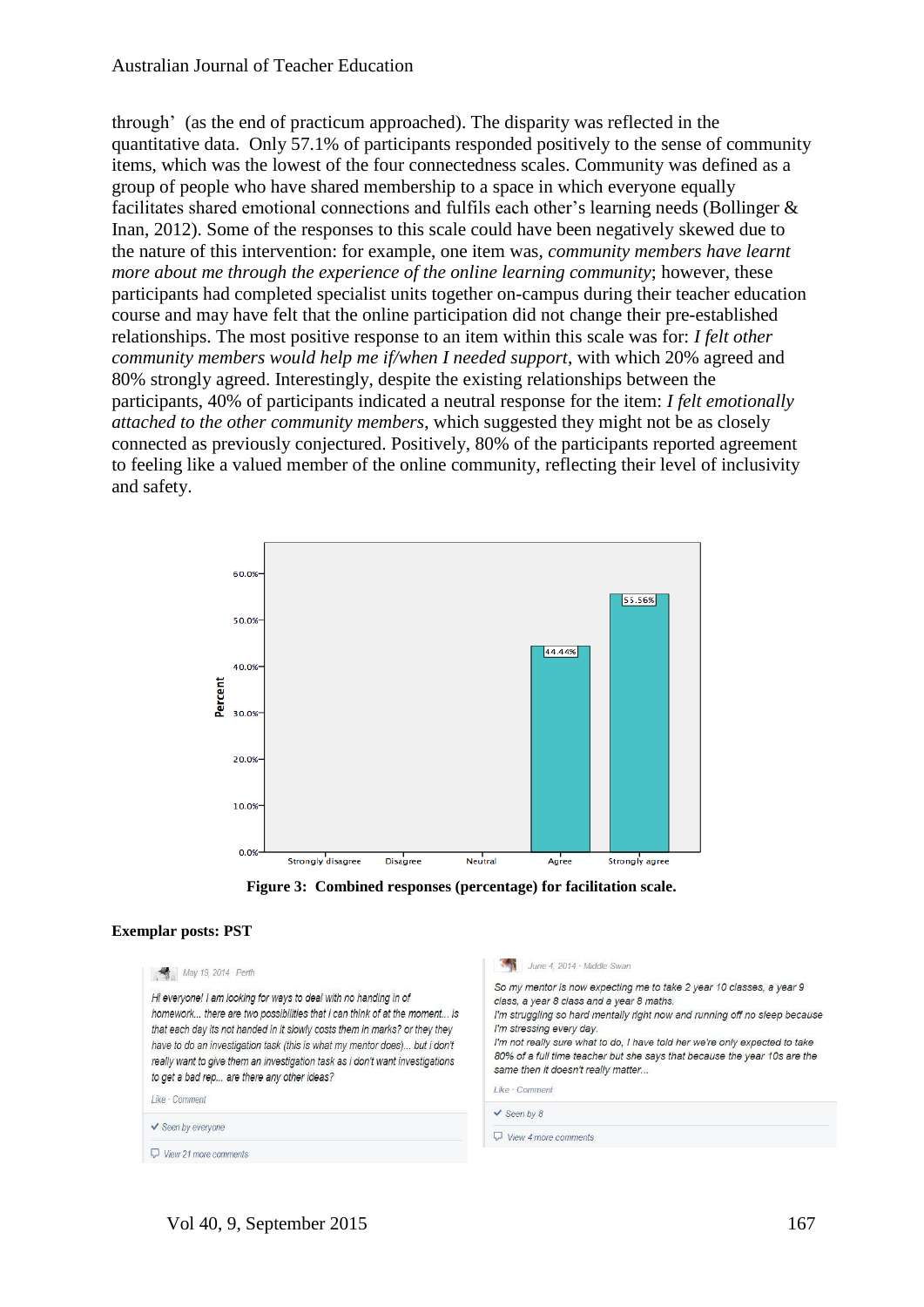The facilitation scale recorded the most positive level of connectedness (Figure 3), with 100% of the participants indicating positive responses to all items. Facilitation items were about the role of the moderators in communicating and collaborating within the online learning community, and additionally, encouraging the participants to be active in the online space (Bollinger & Inan, 2012). The most positive response was recorded for the item: *I felt the moderator provided feedback when necessary.* Both moderators were specifically asked for their advice/expertise regarding issues arising during participants' ATP and, therefore, the moderator's authoritative manner in resolving these issues could have contributed to participants' positive response to this item. The lowest response to an item in this scale was for the democratic organisation of the group (60% agree and 40% strongly agree). The relatively lower response for this item is interesting, given that the participants set up/'owned' both learning communities (and the art participants had an existing community in operation) to which the moderators were invited. It is possible that the active role of the moderators in supporting the participants during their ATP lowered the sense of PST ownership within the community, or that selective participants saturated the online learning communities, thereby decreasing the democratic organisation of the communities overall





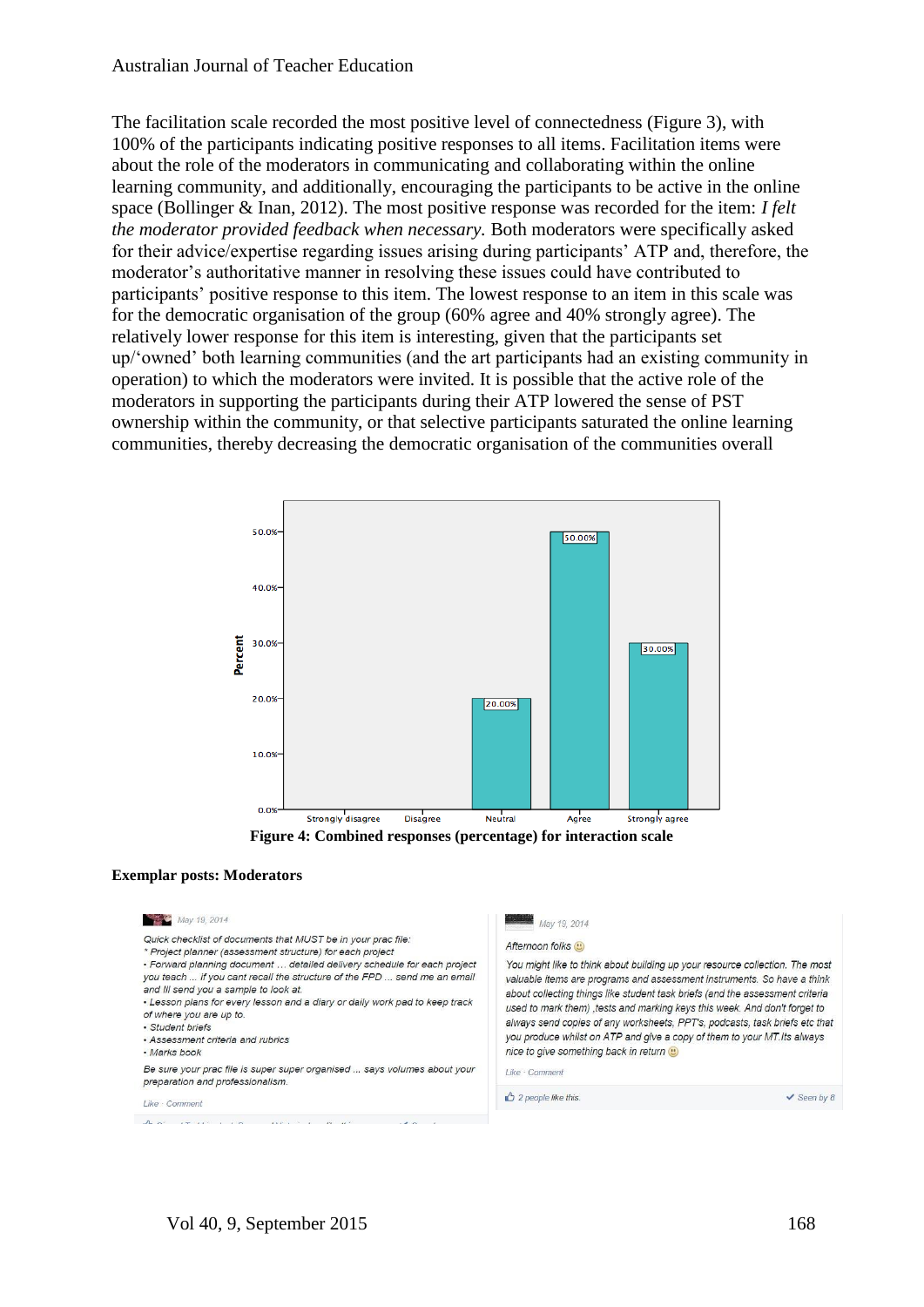The final scale also recorded some disparate responses (Figure 4). The interaction scale measured the collaborative nature of the online learning group (Bollinger & Inan, 2012). The highest agreement within this scale was related to sharing information with other community members (40% strongly agree and 60% agree), although support from other community members was also very high (60% strongly agreed and 20% agreed). All of the participants felt they could empathise with other participants' situations through the online community (100% agree), and felt they could discuss ideas related to their ATP within the Facebook<sup> $\odot$ </sup> groups (80% agree and 20% strongly agreed). The lowest response to an item was for: *I collaborate with other group members*. This could reflect the individualised nature of the ATP experience, during which the participants were working in separate schools and responding to the individualised needs of mentor teachers and participants. Whereas participants were not often actively collaborating, there was a high perception they were sharing with each other to minimise feelings of isolation during the ATP.

#### **Exemplar posts: PSTs** May 9, 2014 Middle Swan So today I am taking my usual year 9 class, my two year 10 classes and June 23, 2014 · Perth throwing in a year 11 integrated for fun (the actual reason is because another teacher asked me to run a better activity about the reproductive Hey.. if you haven't you must check out Google Art Project. cycles in the ocean). It's fantastic. They are taking satellite images of famous works.. which gives So today I am doing 4 lessons, without a mentor! you insane detail. You can zoom right in on them and look at the paint Not even sure we're supposed to do this, but I thought it was awesome that another teacher thinks I'm capable of handling this @ brush strokes and all. That's my essay for the morning! Fantastic to show students doing painting so they can really get a feel for Let's hope it doesn't take me an hour and a half to get to school today as texture! well..... Like Comment Like Comment

#### **Discussion**

Several *key themes* that align with the broader teacher education literature emerged from this pilot study, including: the value of online learning communities in teacher education; the value of peer support groups in high stakes practicum settings; the value of reflexive opportunities for university staff leading to expanded role identities. The potential to use Facebook©/social media in ways that are professionally appropriate/affirming (rather than simply personal), however, emerged as a significant contribution to the discourse on interactive technologies and PST education. The research pilot suggested:

*1. Emerging interactive technologies situated in social media can be used for professional purposes with few impediments (especially during ATP).*  The existing infrastructure and user agreements provided by Facebook support new professional applications. Our research demonstrated the ease with which existing Facebook<sup>©</sup> profiles could be clustered into peer-to-peer support groups of relevance to the ATP setting. Ellison (2013) noted the characteristics of social media networks as encompassing:

> …web-based services that allow individuals to (1) construct a public or semi-public profile within a bounded system, (2) articulate a list of other users with whom they share a connection, and (3) view and traverse their list of connections and those made by others within the system." … "A social network site is a networked communication platform in which participants 1) have uniquely identifiable profiles that consist of user-supplied content, content provided by other users, and/or system-level data; 2) can publicly articulate connections that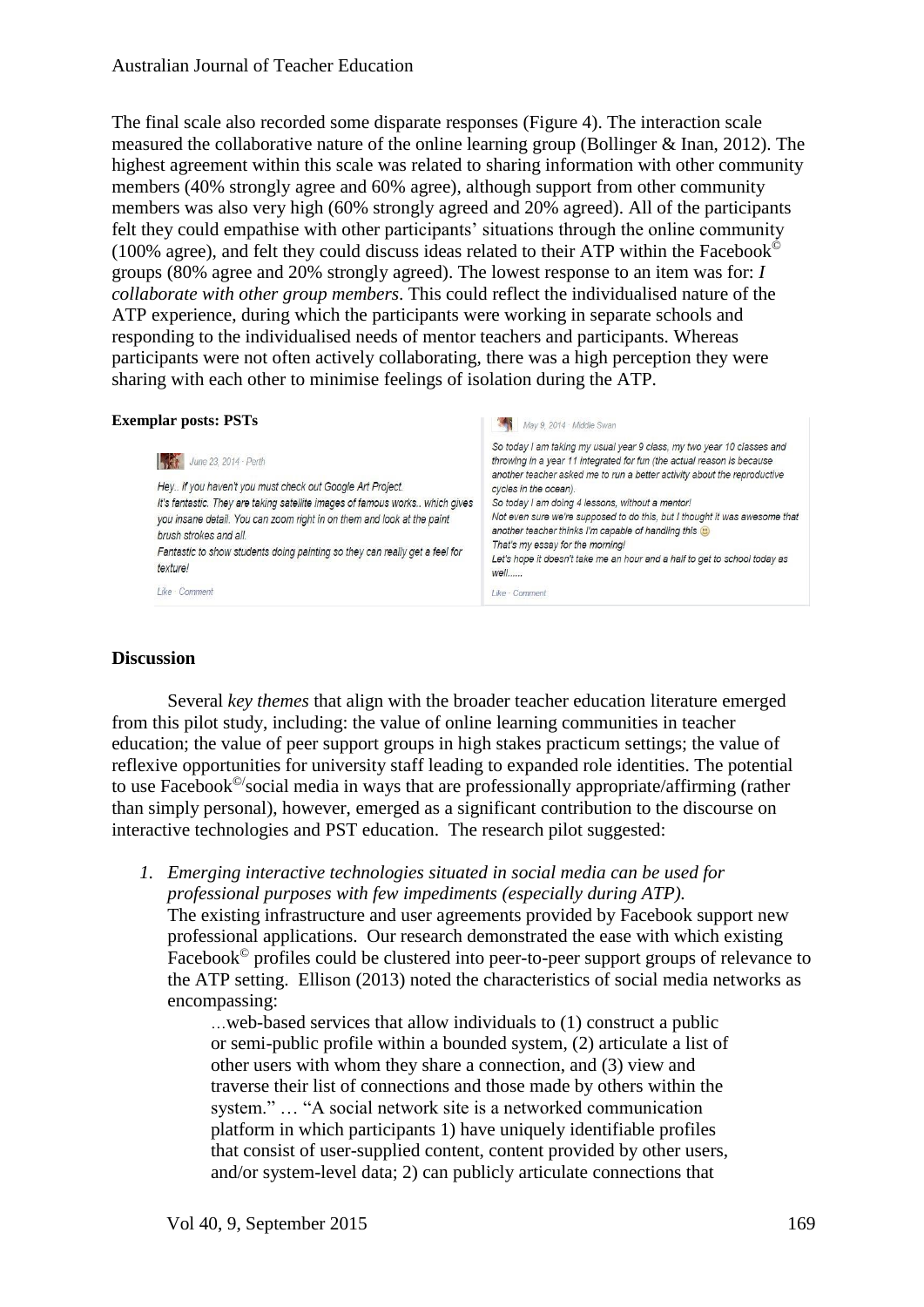can be viewed and traversed by others; and 3) can consume, produce, and/ or interact with streams of user-generated content provided by their connections on the site (p.3).

Since its launch in February 2004 Facebook<sup> $\odot$ </sup> has refined the interactive technology needed for users to communicate freely with like-minded others/friends. This research demonstrated that the platform also allows the delivery of strategic, targeted support for pre-service teachers on practicum*.* The capacity to respond *in real time*  when help is most needed extends the array of support mechanisms at the disposal of pre-service training providers. When compared with the university 'Blackboard' discussion infrastructure, which may appear a 'safer' option when viewed from the perspective of information security, Facebook© nonetheless appears to have distinct advantages associated with 'post-upload' phone-notification technology. If phonenotification has been enabled by individual users (a choice each participant would make according to their availability/preferences), Facebook<sup>©</sup> messaging can notify participants that one of the group is seeking urgent assistance. The phone-notification technology will (depending on their own time constraints) prompt group members to access the online discussion and provide an immediate/timely response. This contrasts markedly with Blackboard discussion threads, which are often unattended for long periods (especially during ATP), limiting the capacity for peers/university staff to respond in a timely manner. Similarly email is often unattended for long periods and does not support shared-discipline peer-to-peer *interactive real time discussion* as issues arise on practicum. In this respect Facebook $\mathcal{C}$  is currently superior to Blackboard and email; however, moving the group discussion into the public domain (irrespective of Facebook© privacy settings) heightens the need for moderated behaviours and professional standards training.

2. *Professional standards training is a critical component of the duty of care owed by the university to participants involved in (ATP or other) online learning communities situated in social media.*

Our research demonstrated that, with appropriate professional standards training and moderator support, social media platforms such as Facebook© can make a positive contribution to PST education. Given the ubiquitous nature of social media and especially Facebook in daily life, engaging proactively with the medium in professionally appropriate ways may deliver critical knowledge, skills and understandings needed for professional life. When acquired during the pre-service period, such knowledge should exert enduring positive impacts over the early years of teaching and beyond. The material our participants posted to the Facebook© groups in this research suggested the intervention seminar we provided enhanced their understanding of quality discourse and professional standards. Through the presentation of case studies and policy documents, the seminar highlighted potential affordances/pitfalls of the medium. Ellison (2013), as part of the UK Government's Foresight project, similarly noted:

In everyday situations, we are enacting performances for specific audiences … It should be noted that engaging in impression management is not manipulative or deceptive, but rather a natural aspect of human relationships that in many ways can make interactions flow more smoothly and enable individuals to meet their personal and professional goals. …social media offer new opportunities for sharing self-presentational content, or "branding" oneself online (p.4)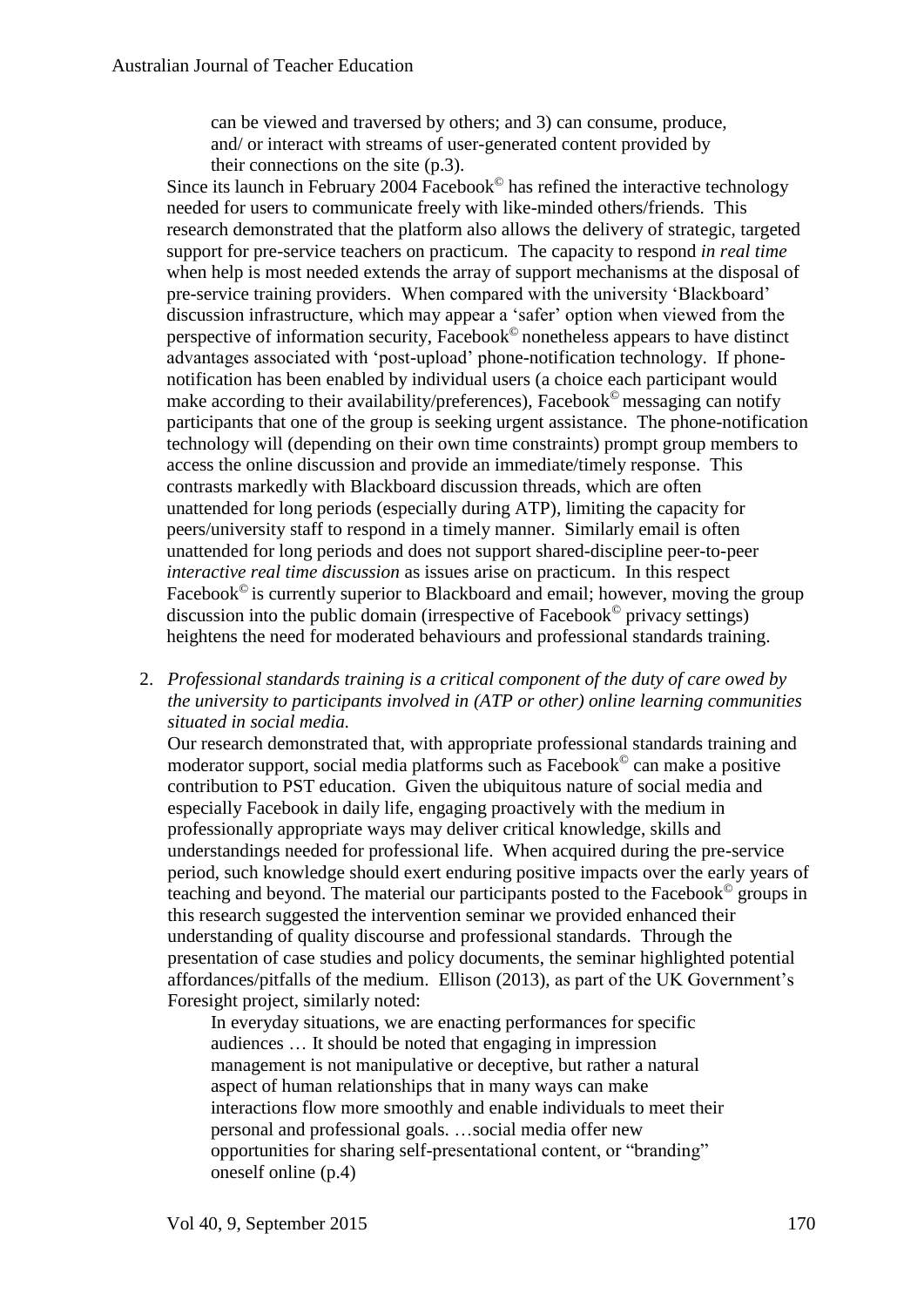The importance of crafting online profiles/behaviours that are professional, authentic, purposeful, deliberate and positive throughout the teacher lifecycle cannot be overestimated. Professional on-line profiles and interactions have a twofold effect: 1. they contribute to positive standing within the professional context, and 2. they contribute to self-efficacy and one's sense of the 'professional' self. Ellison (2013) noted:

The ability to emphasize positive presentation can have implications for self-concept (how we see ourselves) and self-esteem (how we feel about ourselves). In an experiment assessing the impact of viewing one's own Facebook profile vs. looking at oneself in a mirror on selfesteem, Gonzales and Hancock (2011) found that viewing and editing one's profile resulted in increases in self-esteem among college undergraduates. They speculate about the increased control over presentation, presumably enabling the production of more positive self-presentational messages, and write, "By allowing people to present preferred or positive information about the self, Facebook is a unique source of self-awareness stimuli in that it enhances awareness of the optimal self (p.7)

In response to this self-efficacy/professional knowledge imperative, the 'Digital Footprint' seminar developed in this research is now an annual feature of ATP preparation for all students (Bachelor of Education and Graduate Diploma Education). Accordingly, this inquiry has made an important 'evidence-based' contribution to PST education at our university.

3. *Online learning community participants situated in social media can experience beneficial 'connectedness' which enhances ATP experience.*

The sense of belonging and sharing with peers/mentor-moderators in this research manifested as a culture of reflective practice: participants 'spoke' about their ATP experience through the medium of online posts and file sharing. The dialogue that ensued encompassed problem solving, sharing of resources, encouragement, and affirmations – all of which would be atypical in the standard practicum setting where PST peers are absent. As a result the research intervention (seminar and groups) made an important contribution to the sense of safety and connectedness the participants experienced. We consider it unlikely that the participants would have 'spoken' or 'reflected' so openly/honestly about their ATP had it not been for the 'safe' experience of talking with peers as events unfolded.

4. *Facebook© supported online learning communities support new relationships and roles for participants which are dynamic and reflexive*.

As moderator/mentor participants in the Facebook<sup> $\odot$ </sup> online learning communities, the authors recognise that our experience is part of the story of this research. While this was not an ethnographic study per se, we nonetheless learned more from being inside the research experience than is likely to have arisen from observation and analysis of others' experience alone. Whereas the research participants reported positive outcomes from the online learning communities in their ATP, we recognise that we too experienced positive impacts in our professional lives, including enhanced understanding of the operation of online learning communities and their relevance for the ATP, developed understanding of the potential of social media as an environment in which professional and other kinds of discourse occur, improved ability to monitor the professional conversations/experience of our students in high stakes practicum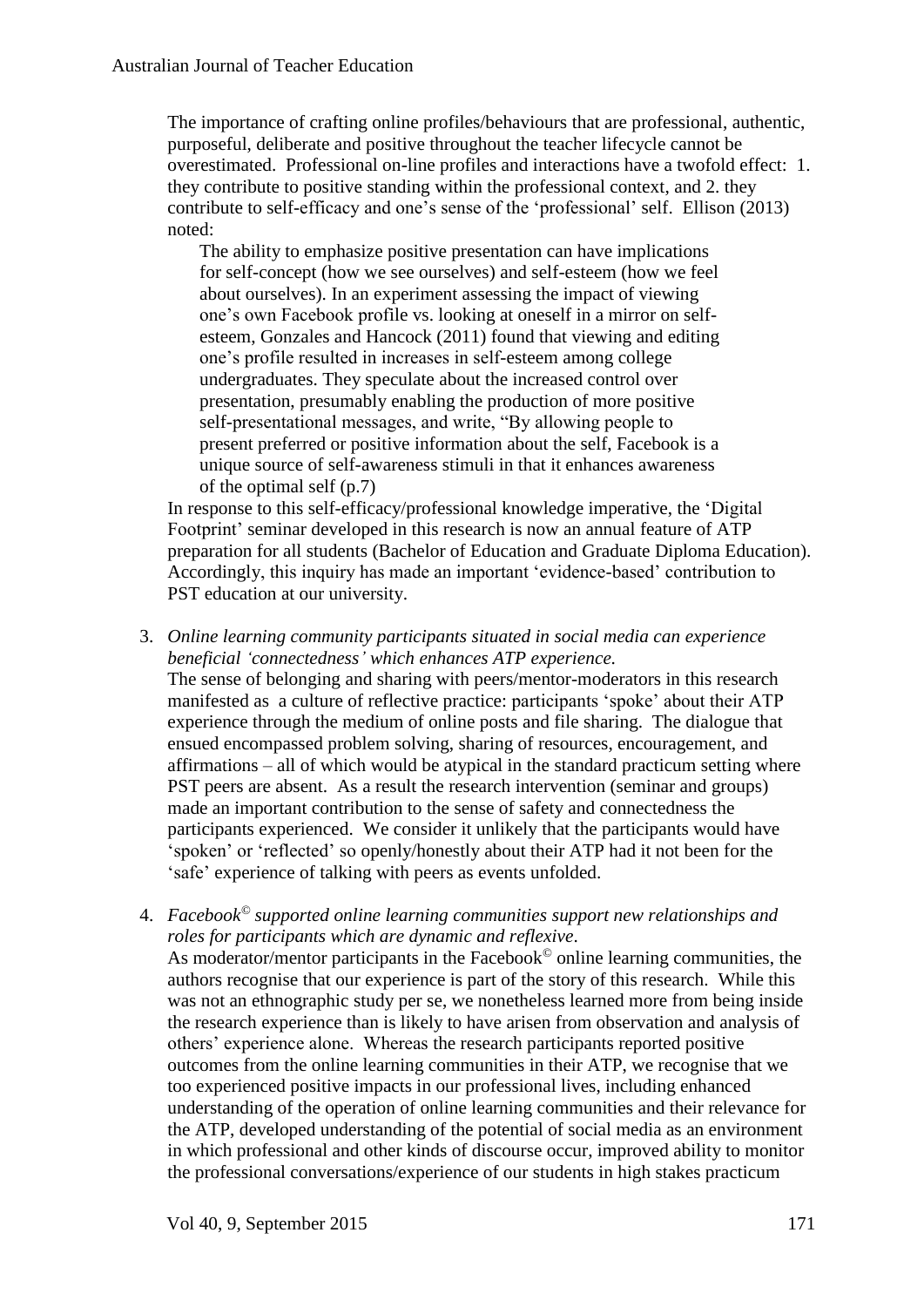assessment settings, and strategic capacity to intervene in real time in the online interactions when necessary to better support our students' questions, issues, concerns, anxiety and stress.

Guba and Lincoln (2000) noted that by engaging in qualitative inquiry the researcher can learn as much about themselves and their professional practice as their participants, often termed 'reflexivity'. In this period of our involvement in the initial teacher education program at our university, we are delighted that there was not a single student who failed their ATP. In previous years this has not always been the case and we consider the online learning communities and our ability to track our students' experiences in 'real time' and respond with assistance made a significant difference. In short, we knew how they were going based on the posts they made. We were able to respond with advice if we considered they needed help or were in some trouble. We were able to do more if that was required (e.g. posting resources or document templates to the site). Our interactions were reflexive and became increasingly nuanced across the period of the ATP. This experience is reminiscent of 'Communities of Practice' where participants engage in knowledge-sharing for the benefit of individuals and the group. McDonald (2012) noted that Communities of Practice (CoP) are reflexive environments situated in the authentic context:

Communities of Practice (CoPs) provide an opportunity to create a learning community around an area of interest or practice, to share and develop practice and build personal and professional knowledge and expertise. A CoP creates a defined 'space' to share knowledge about a specific area of interest or practice, which enables members to address the practical problems encountered in that practice. Other activities include: negotiating what it means to be part of that community; developing resources that emerge from member contribution; and building a unique community identity (http://www.usq.edu.au/cops)

As researchers we are aware that our 'compliance' identity (aligned to being teacher educators with assessment obligations) shifted in this setting to a more nuanced role of mentor and critical friend (devoid of assessment obligations). Our conversations with our research participants were personal-professional and increasingly similar in style to those occurring between peer-participants. We were 'learning partners' collaboratively exploring how social media might support our desire to improve practicum experience.

#### **Limitations of the Research**

The researchers acknowledge that the small sample size in this research limits the reliability and generalisability of the findings, particularly as the two online learning communities' data were combined in the post test survey findings. However, as a first inquiry, this study shows the potential benefits of using Facebook© online learning communities during initial teacher education courses, and more specifically, the final teaching practicum. Additionally, the small sample size may have affected the reliability of the questionnaire's comfort scale. Therefore, repeating the study with a larger sample of students could improve the reliability of the four scales, aligned with Bolliger and Inan's (2012) research. As the research was conducted with two subject groups (secondary science and art), it is possible that participants in other subject areas or teacher education courses may have somewhat different experiences. The influence of course coordinators as moderators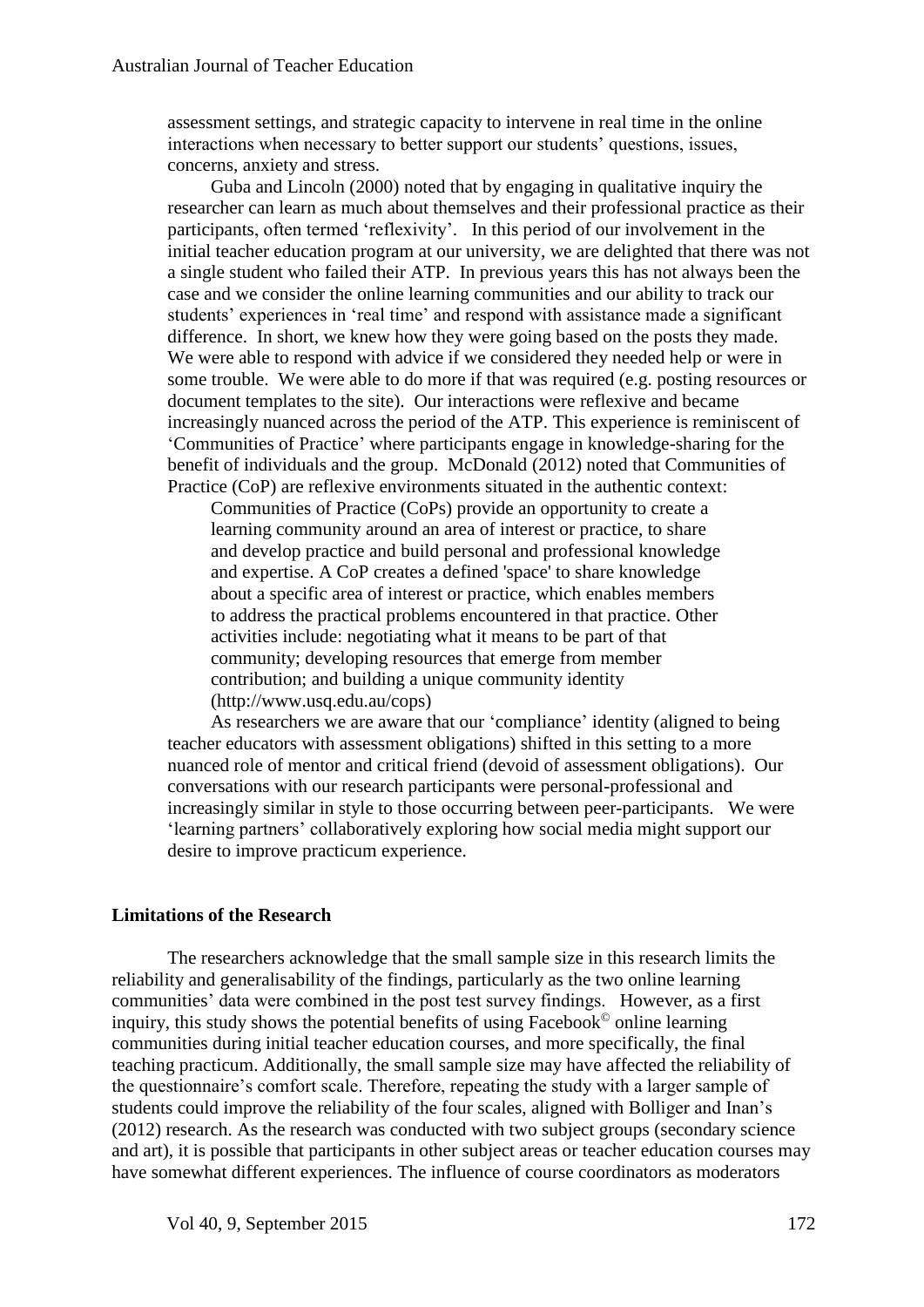may also influence the interactions occurring in online learning communities. Furthermore, the demographic and *a priori* experiences of students at one university may be quite unique, and this could also limit the generalisablity of the findings across universities.

#### **Conclusion**

Our research showed that Facebook© has potential as a dynamic interaction context that can be used for professional, as well as personal, purposes. The relationships that exist within Facebook<sup>©</sup> can be a source of encouragement, camaraderie, advice, emotional support, resource sharing, brainstorming, critiquing and problem solving by critical friends sharing similar experiences. Our participants found the Facebook<sup>©</sup>/social media online learning community to be a positive, useful, relevant part of their ATP practicum experience and the majority would recommend its inclusion for all students who are embarking on ATPs. The interactions occurred in real time and offered ATP support when it was needed. Importantly, there were no discernible negative impacts arising from the three-month inquiry and this successful first foray in art and science suggests online learning communities set in the social media environment (with attendant preparation, education and moderator support) may afford similar positive outcomes for PSTs of other disciplines.

Our recommendations based on our research findings include: undertake further trials of online learning communities situated in Facebook© for PSTs completing their ATP; expand the range of pre-service disciplines represented in future trials to include all subjects; include university staff in the capacity of both mentor and moderator in all online learning communities; and provide adequate training to support moderators in this pivotal role.

#### **References**

- AITSL. (2014). Professional Standards for Teachers (National Standards). Retrieved from: ht[tp://www.aitsl.edu.au/australian-professional-standards-for-teac](file:///p:/www.aitsl.edu.au/australian-professional-standards-for-tea)hers/standards/list
- Barnes, N.G., & Jacobsen, S.L. (2012). *The missing link in social media use among top MBA programs: Tracking prospects.* Retrieved from:

<http://www.umassd.edu/cmr/socialmediaresearch/missinglinkinsocialmediause/>

- Barton, G., & Ryan, M. (2014). Multimodal approaches to reflective teaching and assessment in higher education. *Higher Education Research and Development, 33*(3), 409-424. <http://dx.doi.org/10.1080/07294360.2013.841650>
- Beach, R. (2012). Can online learning communities foster professional development? *Language Arts, 89*(4), 256-262.
- Bolliger, D. U., & Inan, F. A. (2012). Development and validation of the online student connectedness survey (OSCS). *International Review of Research in Open and Distance Learning, 13*(3), 41-65.
- Cohen, L., Manion, L., & Morrison, K. (2011). *Research methods in education* (7th ed.). New York, NY: Routledge.
- Duncan-Howell, J. (2010). Teachers making connections: Online communities as a source of professional learning. *British Journal of Educational Technology, 41*(2), 324-340. <http://dx.doi.org/10.1111/j.1467-8535.2009.00953.x>
- Ellison, N. (2013). *Future Identities: Changing identities in the UK – the next 10 years.*  Retrieved from:https://www.gov.uk/government/uploads/system/uploads/attachment\_data/file/2 75752/13-505-social-media-and-identity.pdf

Vol 40, 9, September 2015 173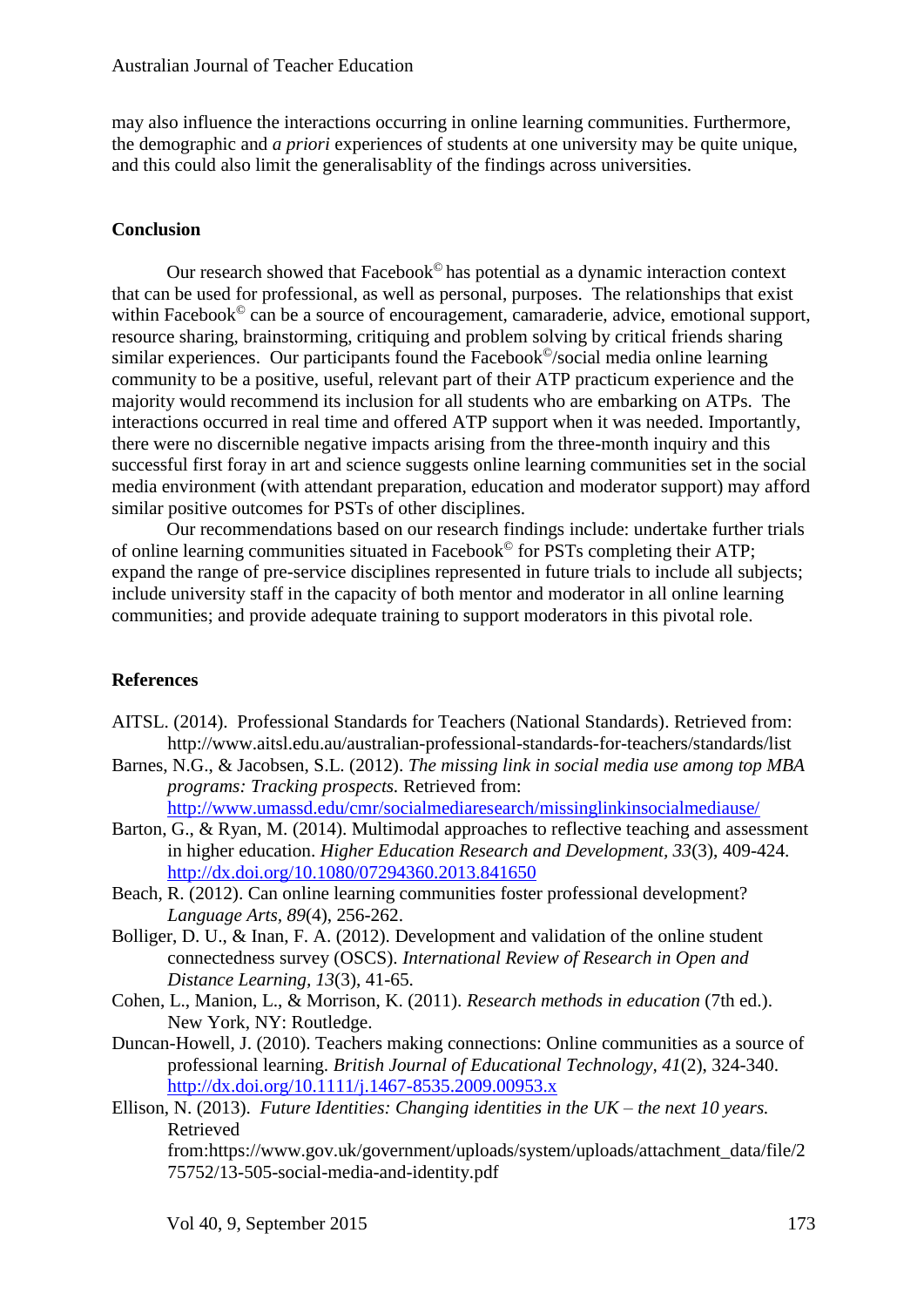- Fetherston, T., & Lummis, G. (2009). Why Western Australian secondary teachers resign. *Australian Journal of Teacher Education, 37*(4), 1-20.
- George, M. (2007). Online-learning communities: The next generation of professional development. *MultiMedia & Internet@Schools, 14*(6), 14-17.
- Gray, C., & Smyth, K. (2012). Collaboration creation: Lessons learned from establishing an online professional learning community. *Electronic Journal of e-Learning, 10*(1), 60- 75.
- Herrington, A., Herrington, J., Omari, A., & Oliver, R. (2001). *Supporting beginning teachers: A web-based collegial enterprise.* Paper presented at the World Conference on Educational Multimedia, Hypermedia and Telecommunications 2001, Chesapeake, VA.
- Holdan, E., & Hansen, M. (2009). Using online discussion to encourage reflective thinking in pre-service teachers. *International Journal of Information and Communication Technology Education, 5*(3), 74-82.<http://dx.doi.org/10.4018/jicte.2009070106>
- Holmes, B. (2013). School teachers' continuous professional development in an online learning community: Lessons from a case study of an eTwinning learning event. *European Journal of Education, 48*(1), 97-112. <http://dx.doi.org/10.1111/ejed.12015>
- Kalyani, (2013). Facebook changes privacy setting for teenagers. Retrieved from: https://spideroak.com/privacypost/cloud-security/facebook-changes-privacy-settingfor-teenagers/
- King, K. (2011). Professional learning in unlikely spaces: Social media and virtual communities as professional development. *International Journal of Emerging Technologies in Learning (iJET), 6*(4), 40-46. <http://dx.doi.org/10.3991/ijet.v6i4.1765>
- Mansvelder-Longayroux, D., Beijaard, D., & Verloop, N. (2007). The portfolio as a tool for stimulating reflection by student teachers. *Teaching and Teacher Education, 23*(47- 62).<http://dx.doi.org/10.1016/j.tate.2006.04.033>
- McDonald, J. (2012). *Community, domain, practice: Facilitator catch cry for revitalising learning and teaching through communities of practice.* Sydney, Australia: Australian Learning and Teaching Council.
- McLoughlin, C., & Lee, M. (2010). Developing an online community to promote engagement and professional learning for pre-service teachers using social software tools. *Journal of Cases on Information Technology, 12*(1), 17-30. <http://dx.doi.org/10.4018/jcit.2010010102>
- Paris, L. F. (2010). Reciprocal mentoring residencies: Better transitions to teaching*. Australian Journal of Teacher Education*, *35*(3), 14-26. <http://dx.doi.org/10.14221/ajte.2010v35n3.2>
- Paris, L. F. (2013). Reciprocal mentoring: Can it help prevent attrition for beginning teachers? *Australian Journal of Teacher Education*, *38*(6), Article 9. Retrieved from: http://ro.ecu.edu.au/ajte/vol38/iss6/9
- Patrick, R. (2013). "Don't rock the boat": Conflicting mentor and pre-service teacher narrative of professional experience. *The Australian Educational Researcher, 40*(2), 207-226. <http://dx.doi.org/10.1007/s13384-013-0086-z>
- Richardson, S., & Knight, B. (2011). Student perspectives of embedded professional practice in initial teacher education. *International Journal of Applied Educational Studies, 11*(1), 33.
- Scott, A., Clarkson, P., & McDonough, A. (2011). Fostering professional learning communities beyond school boundaries. *Australian Journal of Teacher Education, 36*(6).<http://dx.doi.org/10.14221/ajte.2011v36n6.2>